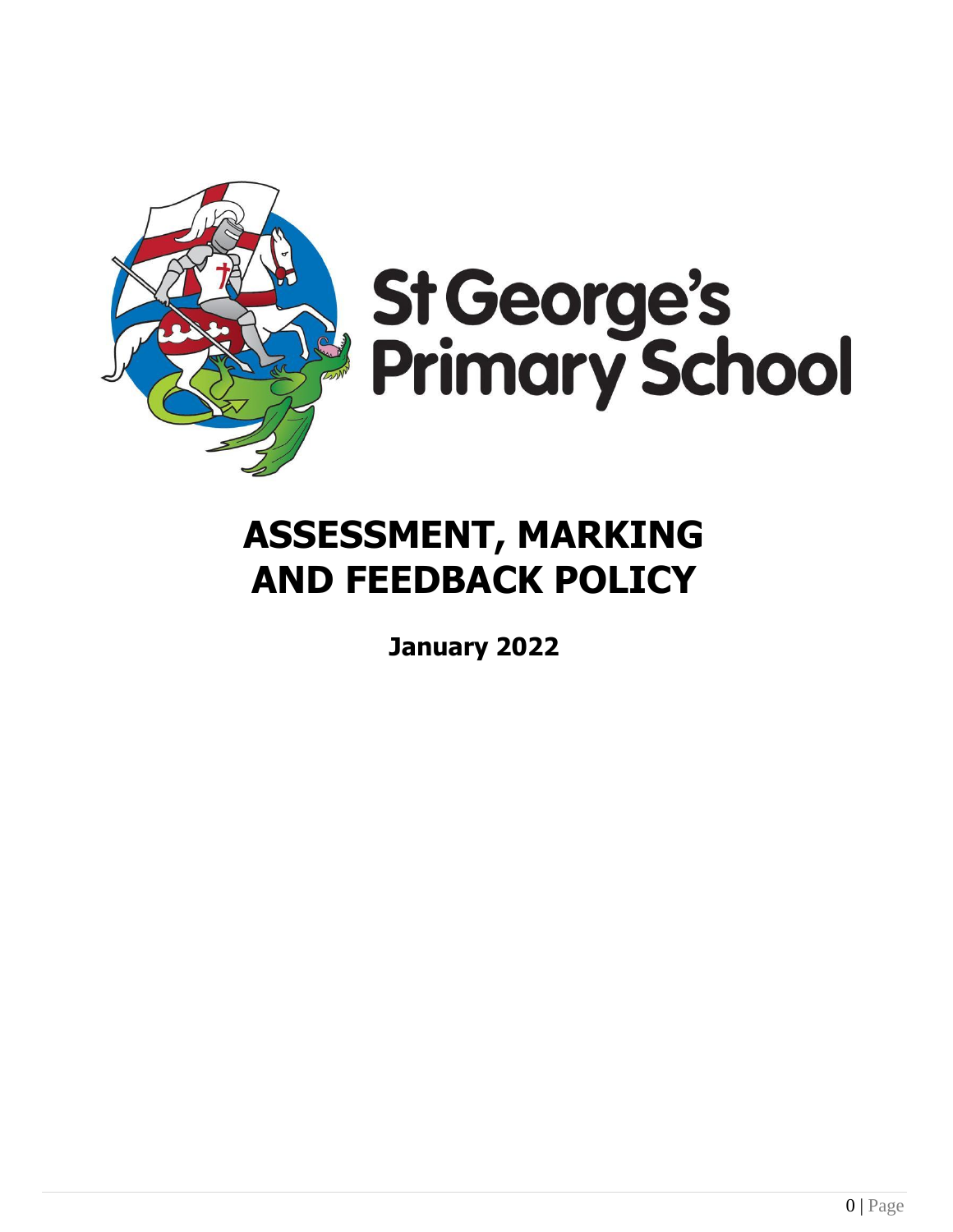### **Contents Page**

| <b>Section</b>          | <b>Title</b>                                                         | Page<br><b>Number</b>   |
|-------------------------|----------------------------------------------------------------------|-------------------------|
| <b>One</b>              | <b>Rationale</b>                                                     | $\overline{\mathbf{2}}$ |
| <b>Two</b>              | <b>Assessment Principles at St George's</b>                          | $\overline{\mathbf{3}}$ |
| 2.1                     | <b>Formative Assessment</b>                                          | 3                       |
| 2.2                     | <b>Summative Assessment</b>                                          | 3                       |
| <b>Three</b>            | <b>Measuring Performance</b>                                         | $\overline{\mathbf{4}}$ |
| 3.1                     | Reporting and Recording Outcomes from Assessment                     | 4                       |
| $\overline{3.2}$        | Making an Informed Judgement Using Assessment Information            | 5                       |
| $\overline{3.3}$        | Recording Assessment Outcomes on Scholar Pack                        | $\overline{5}$          |
| $\overline{3.4}$        | Making an Effective Use of Formative Assessment Information          | $\overline{6}$          |
| 3.5                     | <b>Establishing Targets for Performance</b>                          | 6                       |
| $\overline{3.6}$        | Sharing and Reporting Assessment Information with Parents and Carers | 6                       |
| $\overline{3.7}$        | Assessment in Early Years                                            | $\overline{7}$          |
| 3.8                     | Moderating and Reviewing Our Assessment Judgements                   | 9                       |
| <b>Four</b>             | <b>Feedback and Marking</b>                                          | $\overline{9}$          |
| 4.1                     | <b>Feedback Principles</b>                                           | 10                      |
| 4.2                     | <b>Marking Guidance</b>                                              | 10                      |
| 4.3                     | Use of Feedback Sheets                                               | 11                      |
| 4.4                     | Lessons Features Encouraging Feedback                                | 11                      |
| 4.5                     | <b>Ensuring Responses to Feedback</b>                                | 12                      |
| 4.6                     | Correcting Work for Accuracy                                         | 12                      |
| 4.7                     | Peer and Self-Assessment                                             | 12                      |
| 4.8                     | <b>Interventions and Feedback</b>                                    | 14                      |
| 4.9                     | SEND and Assessment                                                  | 14                      |
| 4.10                    | <b>EYFS and Feedback</b>                                             | 14                      |
| 4.11                    | <b>Curriculum Target Setting</b>                                     | 15                      |
|                         | <b>Appendices</b>                                                    |                         |
| $\mathbf{1}$            | Department for Education Principles for Assessment                   |                         |
| $\overline{\mathbf{2}}$ | <b>Marking Codes</b>                                                 |                         |
| 3                       | <b>Proof Reading Codes</b>                                           |                         |
| $\overline{\mathbf{4}}$ | <b>Presentation Policies</b>                                         |                         |
| 5                       | <b>English Editing Expectations</b>                                  |                         |
| $\overline{\mathbf{6}}$ | <b>Examples of Feedback Sheets</b>                                   |                         |

### **Policy readers should also refer to:**

- **Learning and Teaching Policy**
- **EYFS Policy**
- **Subject Progression Grids**
- **SEND Information Report**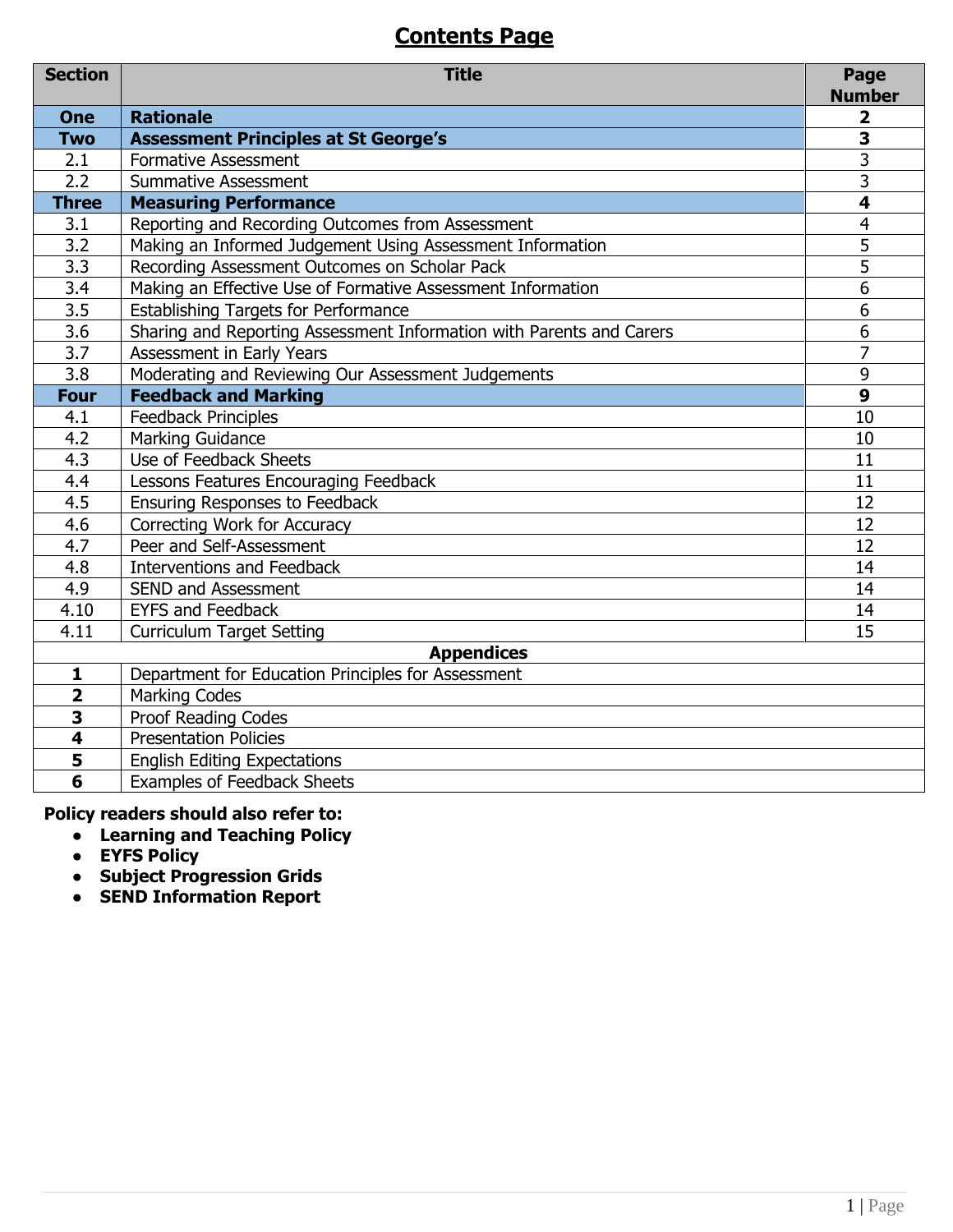### **Section One: Principles and Rationale**

At St George's Primary School we believe that effective assessment is crucial to our success. If we are to ensure that our learning and teaching is effective, we have to make sure that our assessment policies are meaningful to pupils, parents and staff.

We fully embrace the key principles of assessment outlined by the Department for Education (see appendix A) that assessment should:

- 1. Give reliable information to parents about how their child, and their child's school, is performing
- 2. Help drive improvement for pupils and teachers
- 3. Make sure the school is keeping up with external best practice and innovation

We believe that assessment in our school should;

- Provide information that is purposeful, reliable and relevant to children, parents and staff.
- Be focused on learning.
- Actively involve children and motivate them in their learning.
- Ensure that we can monitor every child's progress, to guarantee achievement for all. Our aim is to ensure that there is no discrimination or patterns of unfairness in children's attainment and achievement.
- Celebrate progress and achievement.
- Inform our learning and teaching.
- Help us to set targets and ways forward.
- Be benchmarked against national indicators and moderated with the support of local schools and the local authority.

We define assessment, marking and feedback as:

### **Assessment**

This is the process by which staff, children and parents evaluate children's learning. Sometimes this can be measured and reported against age related expectations.

Assessment should make children successful learners by identifying their stage of development and achievement (academic, social, creative and spiritual) and developing their knowledge, skills and understanding in order for them to achieve their maximum potential. Assessment must never lower expectations.

### **Feedback**

Feedback is central to how we develop teaching and learning at St George's Primary. It can be delivered orally or in writing. It can be delivered before, during and after a lesson. What is important is that it informs children about their progress and helps them to understand their learning better and improve. At St George's Primary we are working hard to develop high quality feedback principles that are focused on children having the opportunity to respond to their feedback. Feedback should be as immediate as possible and not rely on extensive written marking.

It is the quality of the feedback process that is important.

### **Marking**

Marking is a form of feedback. It is the formal written comments or markings made in children's books about their work. Marking is part of our feedback strategy. It can be done by the class teacher or teaching assistant or on occasions by children themselves or their peers. Marking should be purposeful, immediate and provide clear feedback. We expect every piece of work to be reviewed by class teacher but very few pieces of work will have detailed marking. This is not necessary, manageable or the best way to provide feedback.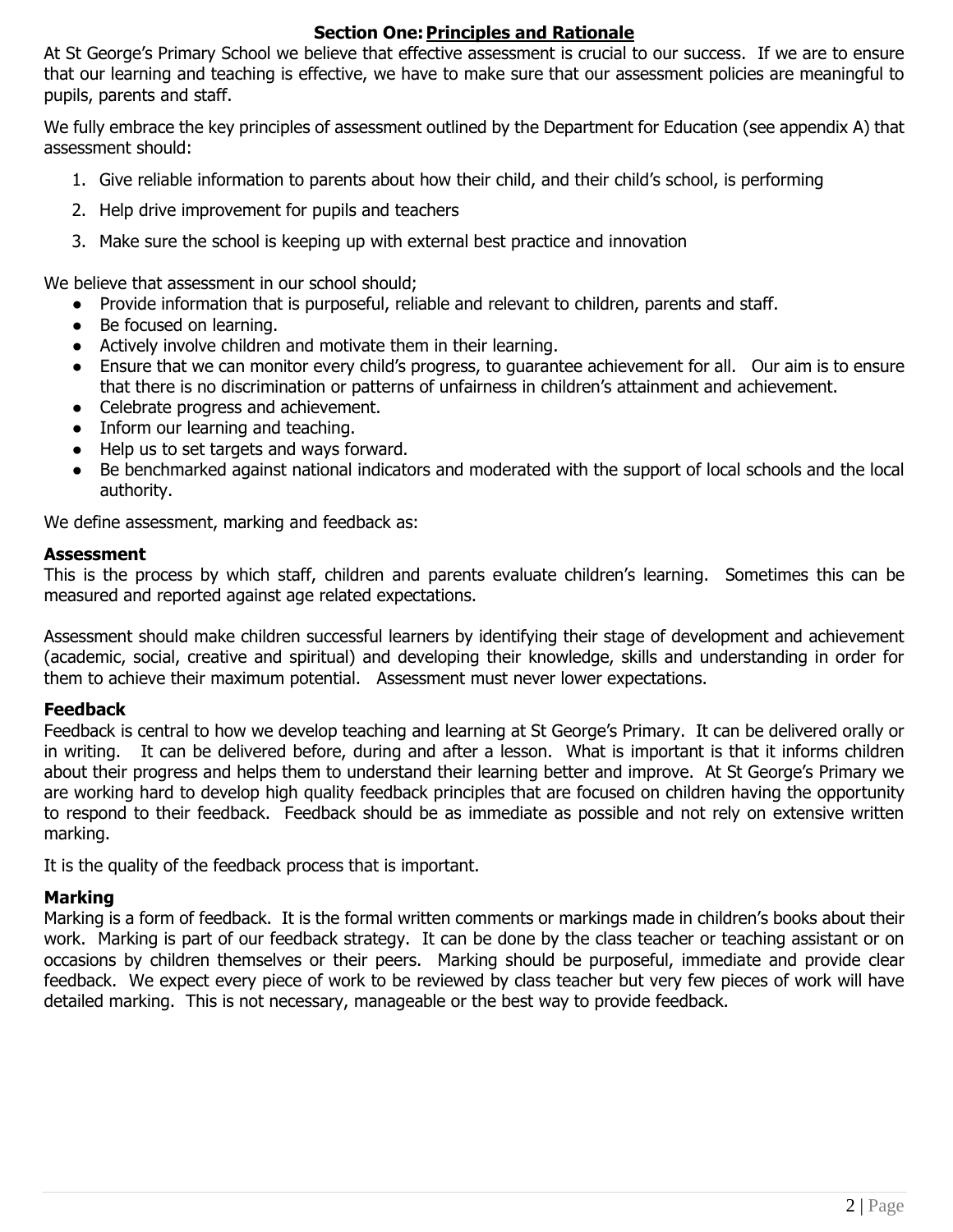### **Section Two: Assessment Principles at St George's**

Assessment is simply an evaluation of learning. Outcome of assessment is what can be done to help children learn as well as they can. Assessment is often described in two approaches that should be viewed as inter dependent not exclusive. Tim Handley notes the relationship in his blog on assessment:

## Formative:

### Includes:

**Quizzes Talking in class Creating diagrams or charts Homework or classwork Exit surveys** 

# Both:

Must evaluate pupils effectively.

Summative:

They are different types of summative assessments that we carry out 'after the event' often measured against a set standard.

Summative assessment can be thought of as helping to validate and 'check' formative assessment - it is a periodic measure of how children are, overall, progressing in their mathematics learning.

### Includes:

**End-of-year assessments** Midterms or end-of-term exams **End of term portfolios SATs** 

### **2.1 Formative Assessment**

This assessment involves us developing an informed view of our children's progress. In simple terms it helps us **form** a judgement about a child's progress and achievement. It is also underpinned by several other key principles;

- 1. Assessment should provide a clear indication of what a child has learnt and achieved. Put simply, it should tell us what knowledge and skills they have learnt and what progress they have made.
- 2. Assessment should indicate the 'next step' in learning. The assessment should inform what we teach next. This informs our planning. We have established clear progression grids for all subjects to support this.
- 3. Assessment should be regular and informative. Our aim is that formative assessment is as immediate as possible.
- 4. Every child should be actively aware of their achievement; their progress and the next steps in their learning. This can be developed through models of self-assessment and peer assessment.

The evidence proves that effective use of formative assessment has a significant impact on children's learning.

### **2.2 Summative Assessment**

This type of assessment is traditionally referred to as testing or measured assessment. We prefer to focus on regular assessments. It helps us answer questions such as:

- Have our children retained knowledge and skills from their class-based learning?
- How are our children performing against age related expectations and national trends?
- Can our children apply their learning to different questions and contexts for learning?
- Does a child's performance match their ability in class? What factors may be affecting this?

This gives teachers, children and parents a 'snapshot' of children's attainment. It is used to measure or compare attainment. It can provide reliable information over time and is comparable.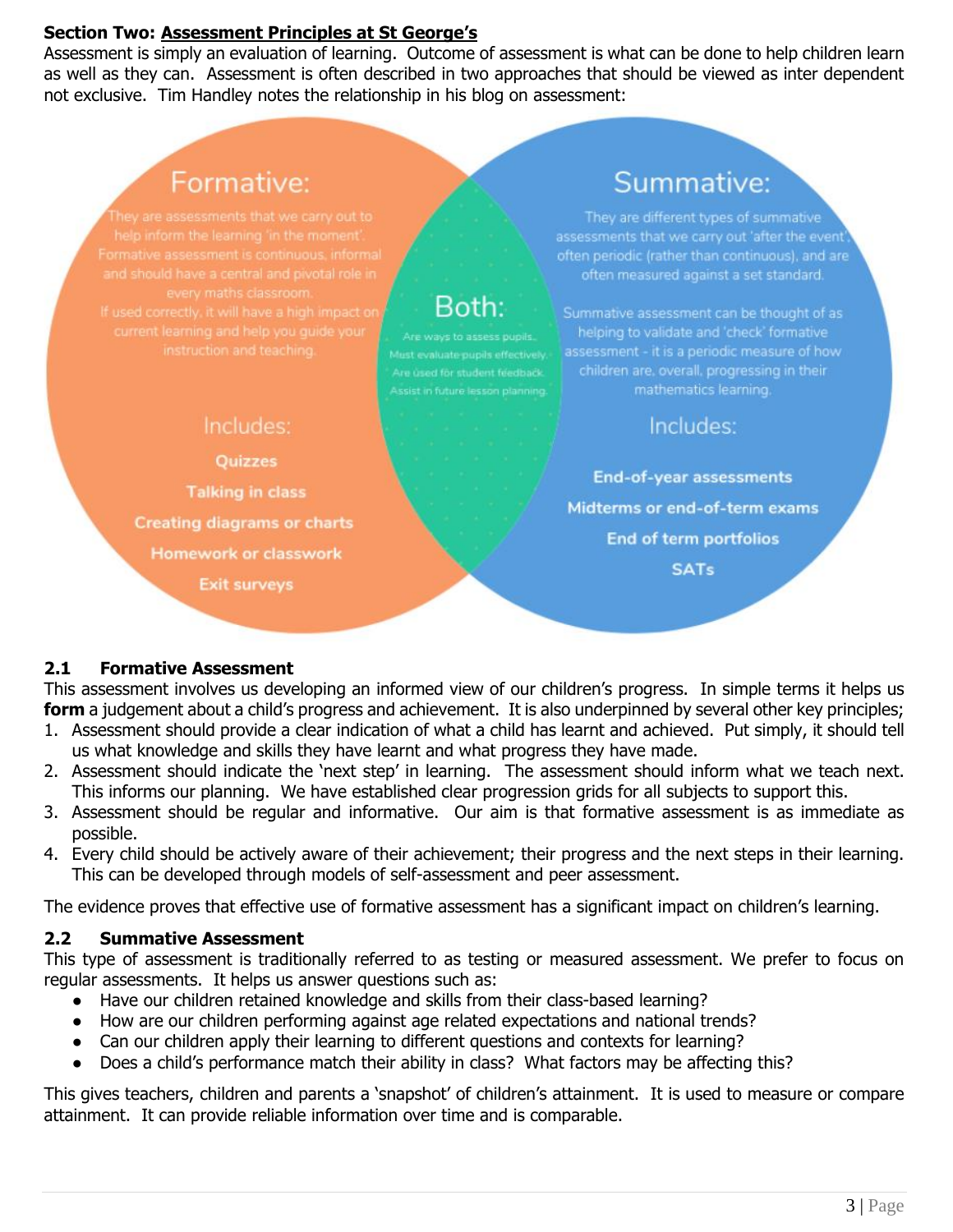**At St George's Primary School, the majority of our efforts focus on Formative Assessment, as we seek to improve our children's attainment and achievement at Primary School.** 



### **Section Three: Measuring Performance 3.1 Reporting and Recording Outcomes from Assessments**

The national curriculum specifies end of key stage expectations. At St George's Primary we have mirrored the expectations of the national curriculum and will report to children and parents on whether their child is working at age related expectations. These age related expectations have been published for each subject on the school's website. Any reporting of assessment levels is a quide. It is comparative measurement using formative and summative assessment approaches.

At St George's Primary this will be reported as follows:

- Your child is working **below the standard (WBS)** for their age-related expectations (would have a gap of more than 12 months from their age-related expectations).
- Your child is **working towards (WTS)** age related expectations (within 12 months of their expected standard)
- Your child is **working at expected (EXS)** age-related expectations
- Your child is **exceeding (EXC)** age-related expectations. This means they are secure in their learning and showing mastery of their age-related expectations. They may be achieving in aspects of the curriculum that are above their age-related expectations. **This standard is only for core subjects because it aligns to DfE end of key stage examination reporting.**

It must be remembered that these are end of year expectations. A child on track would be

- Working at expected standard at the end of **Autumn Term** if they have achieved 1/3 of their key objectives.
- Working at expected standard at the end of **Spring Term** if they have covered 2/3 of their key objectives.
- Working at expected standard at the end of **Summer** Term if they have achieved all of their key objectives.

Throughout primary education children's learning is assessed. Sometimes that is part of national testing. Most of the time is through regular assessments. The majority of assessment is class based with the teacher using a range of formative and summative assessment techniques to inform their judgement on a child's learning and achievement.

At St George's we conduct termly assessments. These include:

- Accelerated reader
- Phonics screening
- Summative reading tests
- Summative mathematics tests
- Intervention data from sources such as Lexia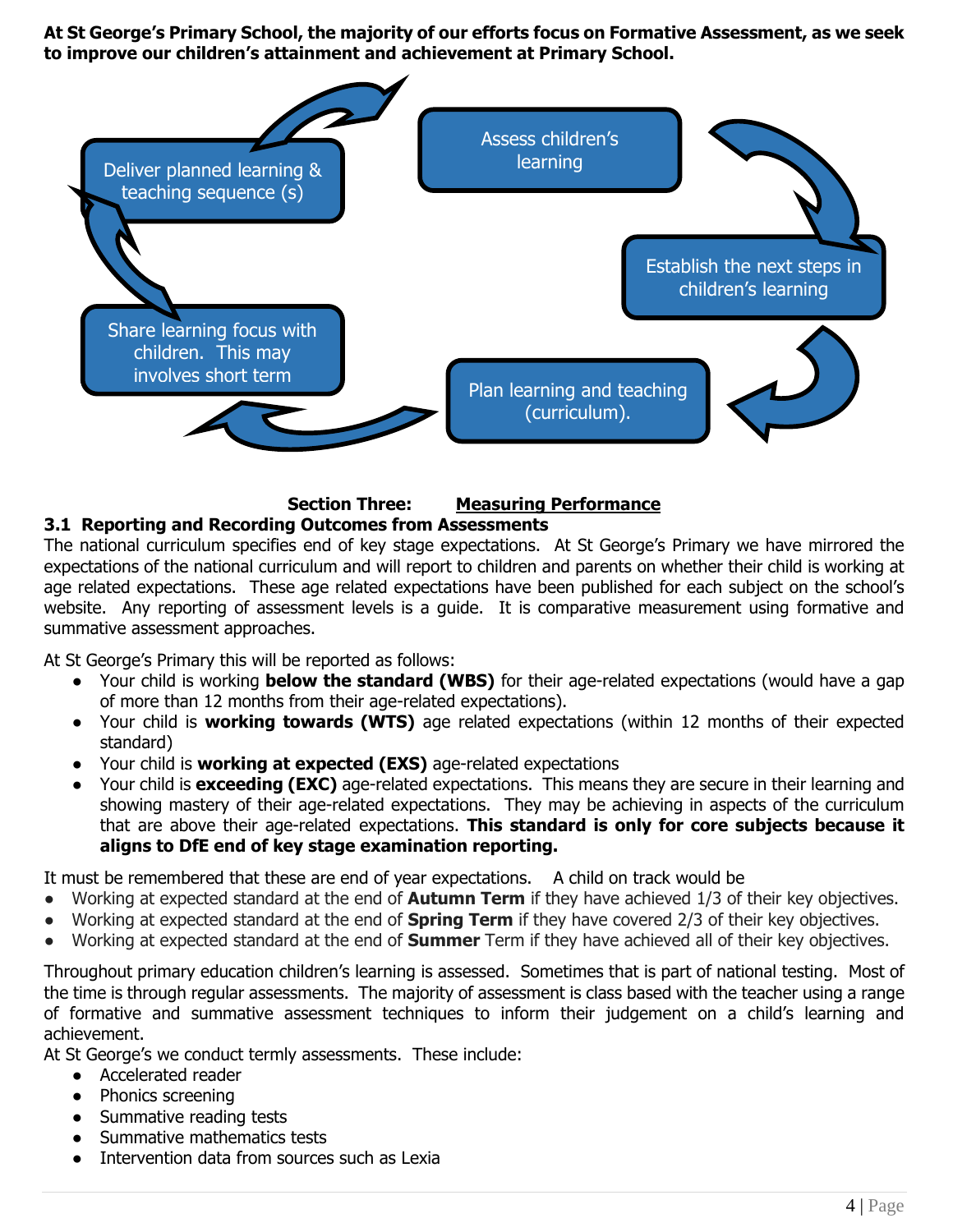These assessments are moderated through:

- Moderation with other teachers in their year groups..
- Work with Wallasey Alliance Partner Schools.
- Focused moderation with senior leaders and class teachers across the school

### **3.2 Making an Informed Judgement Using Assessment Information**

Our assessment processes should enable us to provide an informed analysis about our children's attainment. Moreover, it should ensure that we can monitor every child's progress, to guarantee achievement for all.

A formative judgement should not be reliant on a test. It should be developed through an analysis of children's independent work. We will compare this against focused assessment tasks including testing to ensure that we have a complete picture of children's learning.

We fully accept that we have to ensure that children are able to perform in national tests and understand the responsibility and accountability associated with national tests and assessment procedures.

Over time, teachers and other members of staff will collect evidence regarding a child's performance. It is crucial that we evidence the **depth of learning** across the subject areas. For example:

- If we are assessing a child's ability to multiply, we must look at their efficiency, recall, ability to work independently and their understanding of how to apply that method in a range of contexts over time.
- If we are looking at children's understanding of grammatical rules (speech marks for example), they must apply that across all their writing, not just in a specific English lesson.
- If we are assessing children's scientific knowledge (forces for example) they must be able to apply this when working scientifically not simply recall knowledge in a test.

### **3.3 Recording Assessment Outcomes on Scholar-Pack**

We use a data package called Scholar Pack. The organisation of the data is personalised to the school's curriculum and aims.

We use Scholar Pack to:

- Record **all key summative information** to track children's attainment and progress over time.
- **Some benchmarked formative** information. We track formative data for a small number of pupils and use this to benchmark assessment judgements for other pupils.

### **3.3.1 Summative Data and Core Subjects**

We record termly data for core subjects of reading, writing, mathematics and Science using the following statements.

- Your child is working **below the standard (WBS)** for their age-related expectations (would have a gap of more than 12 months from their age-related expectations).
- Your child is **working towards (WTS)** age related expectations (within 12 months of their expected standard)
- Your child is **working at expected (EXS)** age-related expectations
- Your child is **exceeding (EXC)** age-related expectations. This means they are secure in their learning and showing mastery of their age-related expectations. They may be achieving in aspects of the curriculum that are above their age-related expectations. **This standard is only for core subjects because it aligns to DfE end of key stage examination reporting.**

We may also collect other relevant summative data. Examples include

- Phonics stages
- Reading Ages
- Standardised verbal or non verbal reasoning if relevant to child's assessment

### **3.3.2 Summative Data and Non Core Subjects**

We record termly data for subjects termly (three times a year) if they have been taught, using following statements:

- Your child is working **below the standard (WBS)** for their age-related expectations (would have a gap of more than 12 months from their age-related expectations).
- Your child is **working towards (WTS)** age related expectations (within 12 months of their expected standard)
- Your child is **working at expected** (EXS) age-related expectations. **Note that there is no national exceeding or higher standard for non-core subjects. We will ensure that end of year mark book assesses achievement over the year.**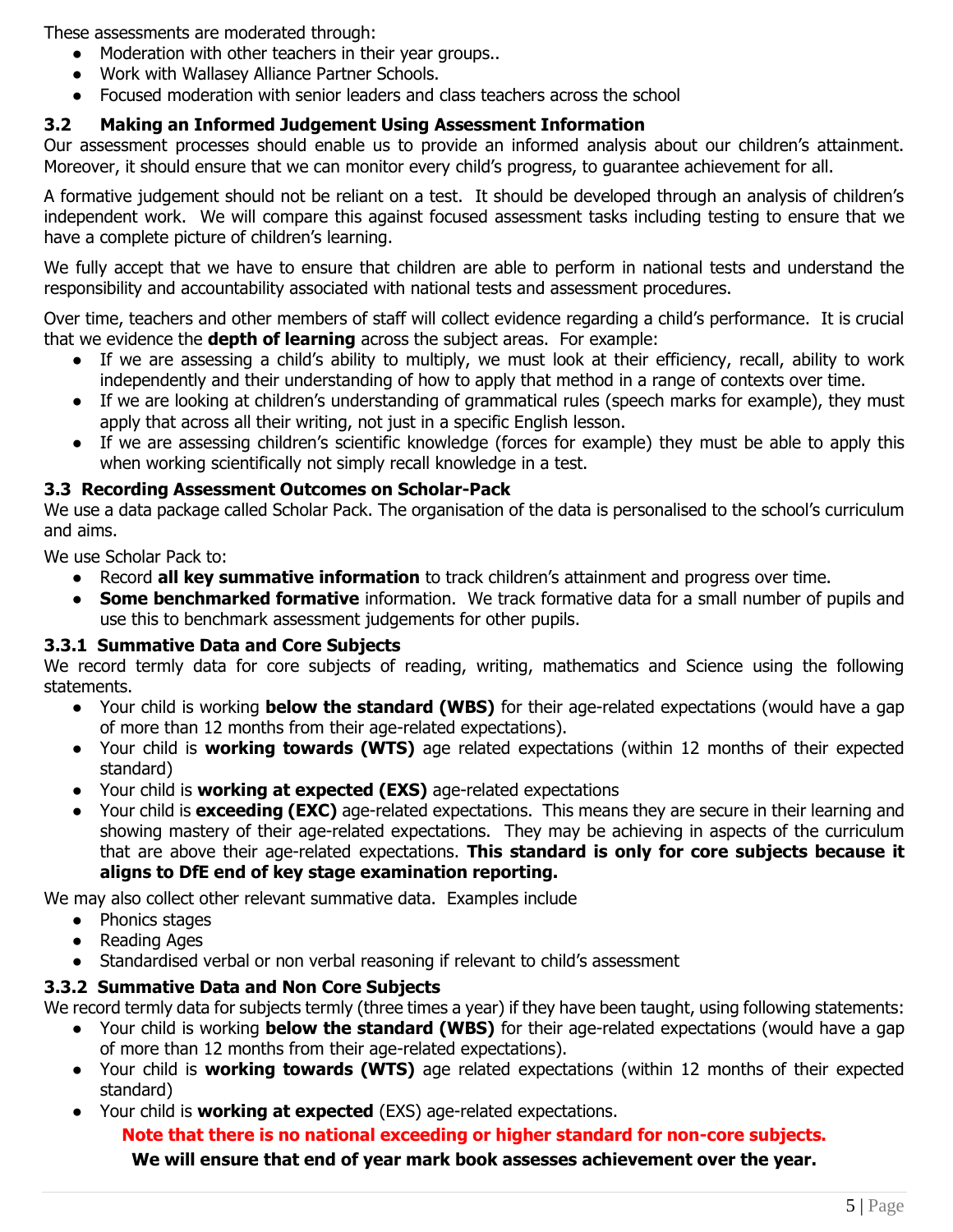### **3.4 Making an Effective Use of Formative Assessment Information**

All subjects areas now have progression grids that highlight key checkpoints for learning. These have been compiled with reference to national associations, NCETM, Literacy Counts etc. Aim of the progression grids is to:

- Ensure the ambition of curriculum through planning aims.
- Allow us to assess quality of learning in our curriculum.

All of our progression grids are added to Scholarpack. We will use formative statements as a benchmarking exercise. Each class/groups will benchmark a small group of children using formative statements on Scholarpack. This will be done per requirements below:

|                 |                                | Reading<br>Writing (includes spelling and  | <b>5 children</b> tracked for whole year. |  |
|-----------------|--------------------------------|--------------------------------------------|-------------------------------------------|--|
| <b>Core</b>     | <b>English</b>                 | grammar)                                   | <b>Termly formative assessment</b>        |  |
| <b>Subjects</b> |                                | Spoken Language/Oracy                      | recorded on scholarpack.                  |  |
|                 | <b>Maths</b>                   |                                            | Link to planned moderation.               |  |
|                 | <b>Science</b>                 |                                            |                                           |  |
|                 |                                | History                                    |                                           |  |
|                 | <b>Humanities</b>              | Geography                                  |                                           |  |
|                 |                                | R.E (not NC specified)                     | <b>3 children</b> tracked for whole year. |  |
|                 | <b>Creative</b><br><b>Arts</b> | Art and Design                             | <b>Twice a year formative</b>             |  |
| <b>Non Core</b> |                                | <b>Music</b>                               | assessment recorded on                    |  |
| <b>Subjects</b> |                                | Design Technology                          | scholarpack.                              |  |
|                 | <b>Computer Science</b>        |                                            | Link to planned                           |  |
|                 | P.E                            |                                            | moderation/360s/subject reviews           |  |
|                 | <b>PSHE (not NC specified)</b> |                                            |                                           |  |
|                 |                                | <b>Modern Foreign Languages (KS2 Only)</b> |                                           |  |

### **3.5 Establishing Targets for Performance**

Summative and formative data should be used to drive high ambition for children.

Using a range of assessment data, we will set specific ambitious targets for children as they progress in the school. These are not set up to create pressure for children or simply generate statistical data. They will provide us with a means of meaningfully discussing our ambition for all pupils.

### **3.6 Sharing and Reporting Assessment Information with Parents and Carers**

Our aim is to share with parents and carers, how well their children are learning and progressing. Data should be used as part of that information.

We are working with Scholarpack to develop a platform that allows parents to regularly access assessment information about their child. We hope that will be available by the end of 2021.

Assessment information will be shared with parents on annual cycle through:

Autumn Term parents' evening

- Spring Term parents' evening
- End of year annual report

As well as information from the school's assessment systems, parents and carers will also receive information on National testing and assessment. This will include:

- End of EYFS attainment against Early Learning Goals (ELGs).
- Key Stage One phonics reading screening outcomes in Year 1 and in Year 2 for children who don't make the standard in Year 1.
- End of Key Stage One standard attainment reporting for English reading, English writing, maths and science.
- Year 4 Outcomes for Mathematics Multiplication Tables check (test in the Summer Term).
- End of Key Stage One standard attainment reporting for English reading, English writing, maths and science.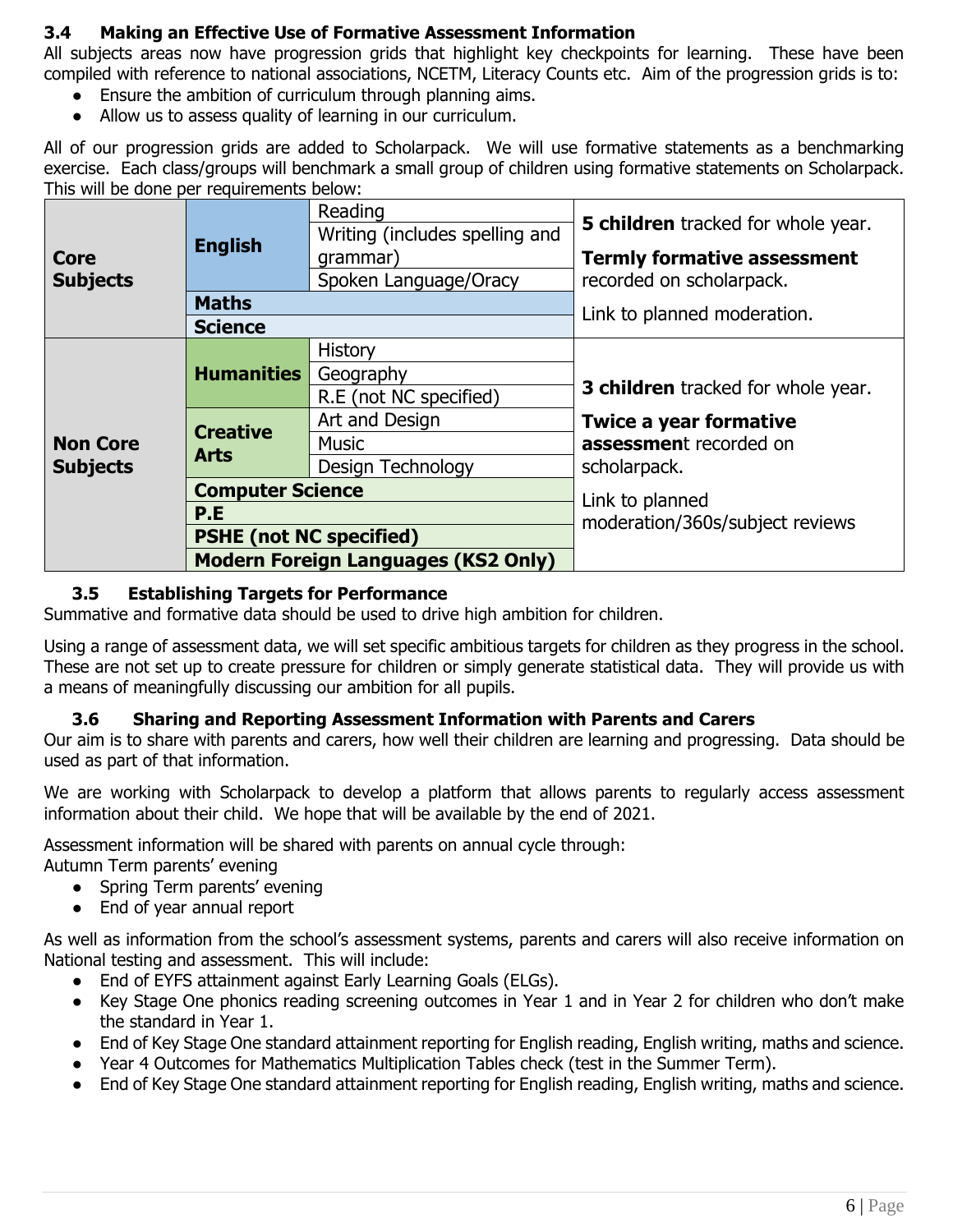### **3.7 Assessment in Early Years (EYFS)**

**Literacy**

In September 2020 St George's became an early adopter for **EYFS Development Matters framework**. All children are assessed against this framework in foundation 1 (nursery) and Foundation 2 (Reception).

**Area of Learning Aspects of Learning Prime Areas of Learning in EYFS Communication and Language** Listening, Attention and Understanding **Speaking Personal, Social and Emotional Development**  Self-Regulation Managing Self Building Relationship **Physical development** Gross Motor Skills Fine Motor Skills **Comprehension** Word Reading

**Mathematics** Number

This has changed our EYFS curriculum and assessment. Areas of learnings are:

Development matters are organised to ensure that children are secure in the stages of their learning from birth to end of Foundation 2.

**Expressive Arts and Design Creating with Materials** 

Writing

Numerical Patterns

People, Culture and Communities

Past and Present

The Natural World

Being Imaginative

Development matters states that assessment must secure learning:

**Understanding of the World**

The guidance can help you check that children are secure in all the earlier steps of learning before you look at their 'age band'. Depth in learning matters much more than moving from one band to the next or trying to cover everything. A child's learning is secure if they show it consistently and in a range of different contexts. For example, it is important to give a child many opportunities to deepen their understanding of numbers up to five. There is no value in rushing to 10.

### **Key principle number 5 on assessment states: Assessment: checking what children have learnt.**

- Assessment is about noticing what children can do and what they know. It is not about lots of data and evidence.
- Effective assessment requires practitioners to understand child development. Practitioners also need to be clear about what they want children to know and be able to do.
- Accurate assessment can highlight whether a child has a special educational need and needs extra help.
- Before assessing children, it's a good idea to think about whether the assessments will be useful.
- Assessment should not take practitioners away from the children for long periods of time.

### **Key principle number 7 regarding partnership with parents, states:**

- It is important for parents and early years settings to have a strong and respectful partnership. This sets the scene for children to thrive in the early years.
- This includes listening regularly to parents and giving parents clear information about their children's progress.

We fully embrace these principles in our assessment practice.

Development Matters has 3 broad **check points** for assessing children's development. They are

- Birth to 3 year olds
- 3 to 4 year olds

**Specific Areas of Learning in** 

**EYFS**

● 4 to 5 year olds resulting in achieving Early learning Goals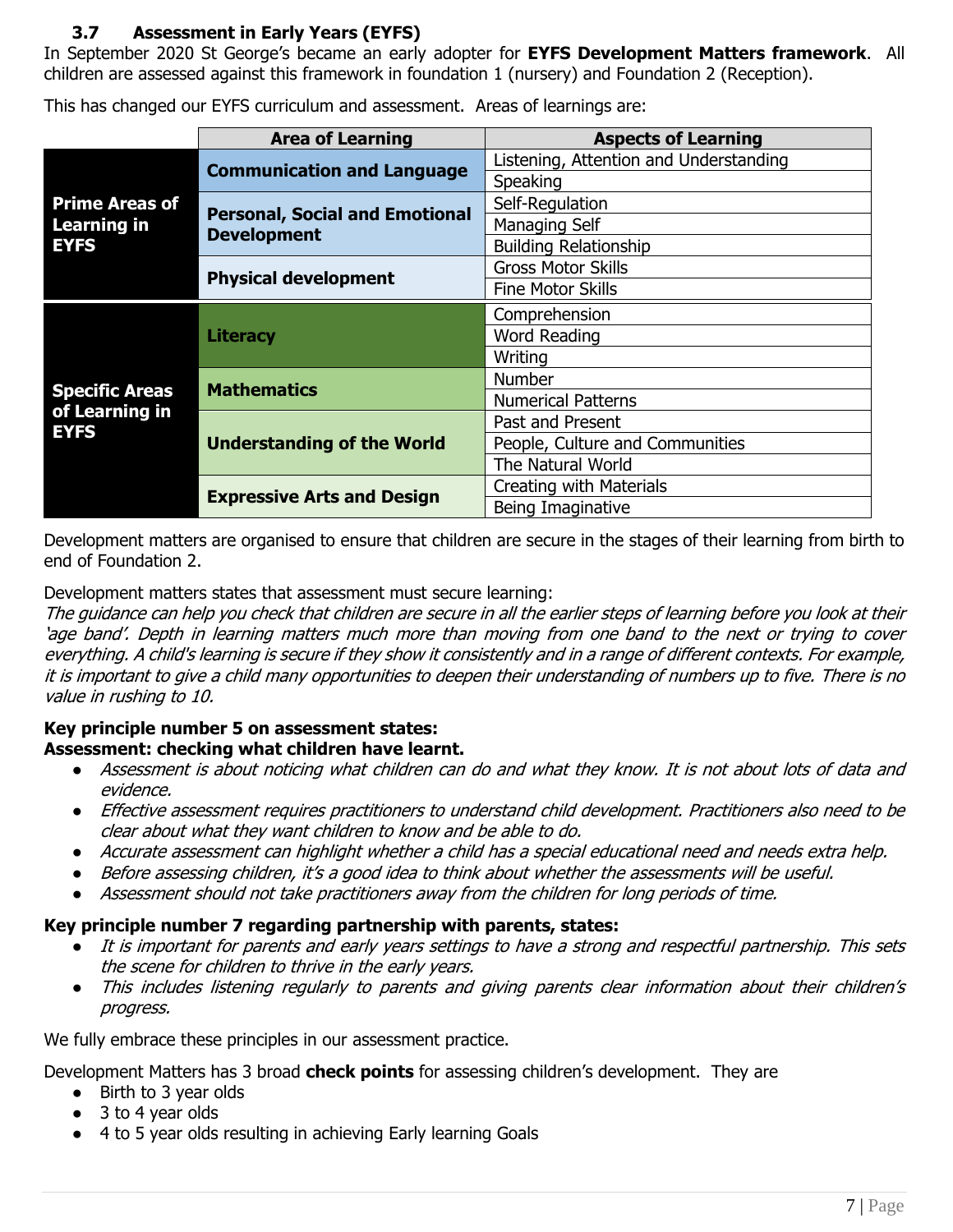### **All assessment must benefit the child.**



Main body of assessment in Early Years is formative assessment. We will capture outcomes against the key checkpoints.

Each child will have their own online learning journey to capture their learning. We use a software program called ILD to achieve this. Staff will capture their observations of children, discussions, questioning and feedback. Capture sin photographs, videos and observation notes from practitioners.

We will not expect staff to maintain extensive or additional written records.

At the end of nursery and Reception we will record summative data on Scholarpack against key checkpoints for children.

We will continue to assess children who haven't achieved Early Learning Goals by the end of Reception during the Autumn Term of year 1.

Parents will receive reports on key checkpoints at the end of nursery and Reception.

Parents will receive information on their child's progress throughout the Foundation Stage and an end of Early Years Foundation Stage (EYFS) Report at the end of foundation 2.

EYFS staff may also collect summative data on reading ages and phonic stages.

Specific data may also be collected for children with special educational needs such as Speech and Language.

|                      | ETFS Assessment, reporting and data collection cycle                                                           |
|----------------------|----------------------------------------------------------------------------------------------------------------|
|                      | <b>National submission Reception Baseline Assessment (RBA)</b>                                                 |
| <b>October</b>       | Internal baseline of all new starters F1 and F2                                                                |
|                      | One page initial snapshot / review snapshot for F1 and F2 September starters and<br><b>F1 January starters</b> |
| <b>January</b>       | On track / not on track discussion and next steps key children in F1 and F2                                    |
|                      | Parents meeting F1 and F2 (excluding new F1 starters)                                                          |
| <b>Feb Half Term</b> | Mid-year review progress check and internal data collection all F1 and F2                                      |
|                      | <b>Baseline F1 January starters</b>                                                                            |
| <b>April</b>         | On track / not on track discussion and next steps key children in F1 and F2                                    |
|                      | Parents meeting all F1 and F2 pupils                                                                           |
| <b>May</b>           | <b>Progress reviews F1 and F2</b>                                                                              |
|                      | Summative data F1 (all pupils progressing to F2)                                                               |
|                      | <b>Summative National data collection EYFS Profile</b>                                                         |
| <b>July</b>          | End of year report to parents F1 progressing to F2                                                             |
|                      | One page 'snap shot' F1 continuing                                                                             |
|                      | End of year report to parents all F2                                                                           |
|                      |                                                                                                                |

### **EYFS Assessment, reporting and data collection cycle**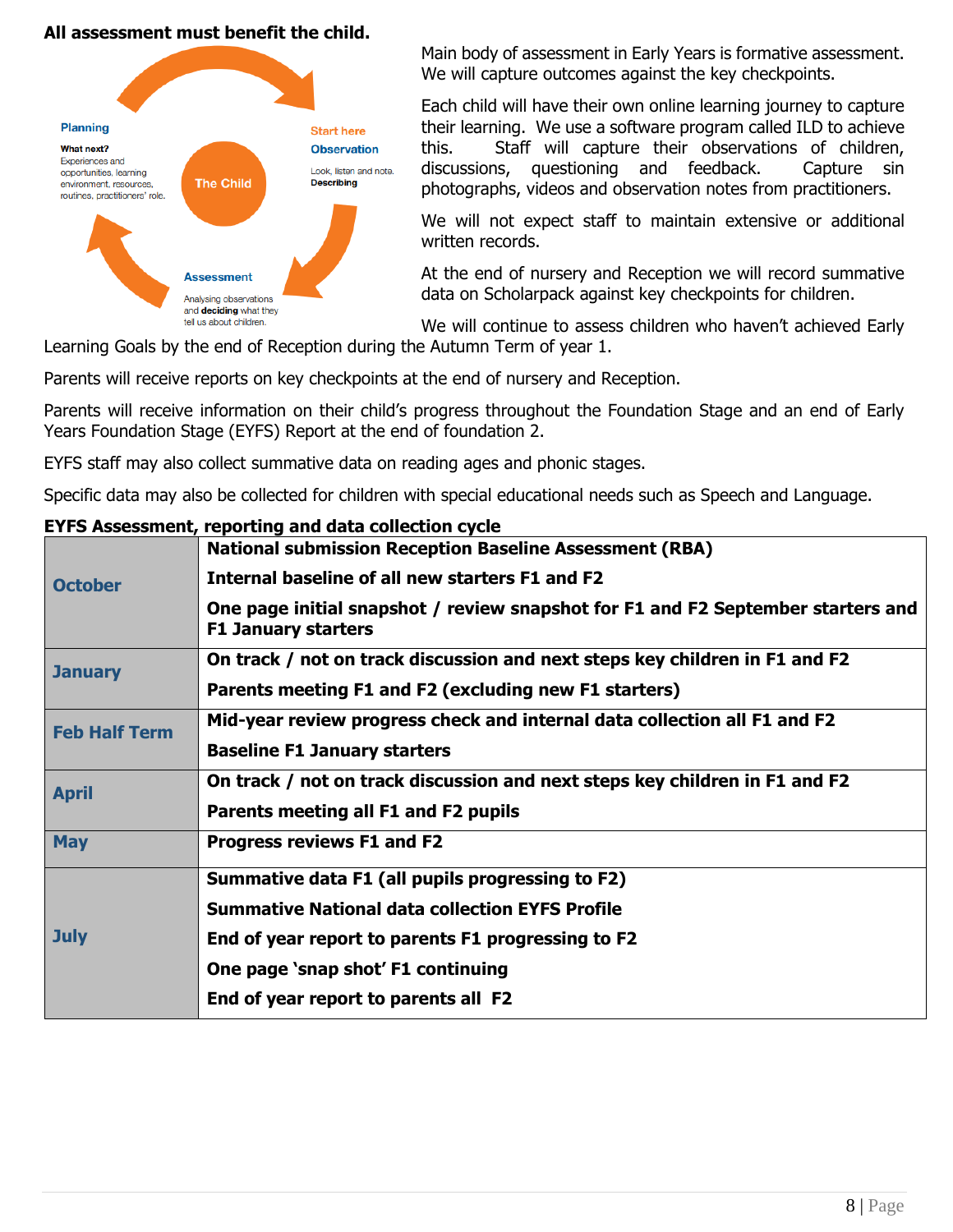### **5. Moderating and Reviewing Our Assessment Judgements**

It is absolutely essential that our assessment processes are accurate and rigorous. We should be sharing reliable and accurate information with children, parents and colleagues. High quality assessment should also be identifying gaps in learning that teachers and other staff can address to give children the best possible support.

To ensure that our assessment data is accurate, we have developed the following processes.

- 1. **Mapping Progression**. Using the national curriculum guidance and working with national associations we have developed relevant progression grids for each subject area. These are used by staff across the school and are viewed as working documents that must be relevant to our curriculum as well as national expectations.
- **2. Training and Moderation**. Staff have received detailed training on subject age-related expectations and assessment. Time is provided to within subject teams to evaluate learning and compare assessment standards. This promotes understanding and consistency. Moderation activities also take place in focused termly staff and band meetings. During transition staff from different year groups also work together so assessment data is reviewed and understood.
- **3. Moderation by Subject Leaders.** Standards are moderated termly in all core subject areas by senior members of staff. This involves whole class book and data reviews with detailed feedback given to staff on moderation findings. Feedback is provided for individual teachers and across the whole school. If necessary, data judgements are changed on the school's data tracking system (Scholarpack). Detailed discussions also take place as part of pupil progress reviews and performance management reviews.

Annually, lead teachers for subject areas will moderate samples of work with a senior member of staff to ensure accuracy and promote the highest standards of learning and teaching in that subject area. For example the lead teacher for history may work with the head teacher looking at 6 books for every year group. This feedback will be whole school. If any particular issues arise regarding the moderation of standards, that will be addressed with individual members of staff.

4. **Moderation with Local Schools.** Staff from the six local primary schools meet three times a year to moderate standards in reading, writing and mathematics. They meet in year groups and undertake focused moderation of a sample of children's work. End of key stage moderation is also conducted in depth at the end of the Spring term for Foundation 2, Year 2 and Year 6

Aim of these sessions is to promote consistency, best practice and innovation.

Members of the leadership team meet frequently to review their individual subject areas. Focused school to school reviews for subject areas also take place six times a year. This involves senior members of staff from two schools working together to review best practice in core and key subject areas. Detailed whole school feedback is shared with staff and governors.

### **5. Statutory Moderation**

Our school is subject to local authority moderation of standards in the Foundation Stage, Key Stage One examinations and Key Stage Two writing (samples of school's are moderated annually). Moderation is undertaken by local authority officers with staff from St George's Primary School. All feedback is shared with staff and governors. If necessary, data judgements are changed on the school's data tracking system (Scholarpack).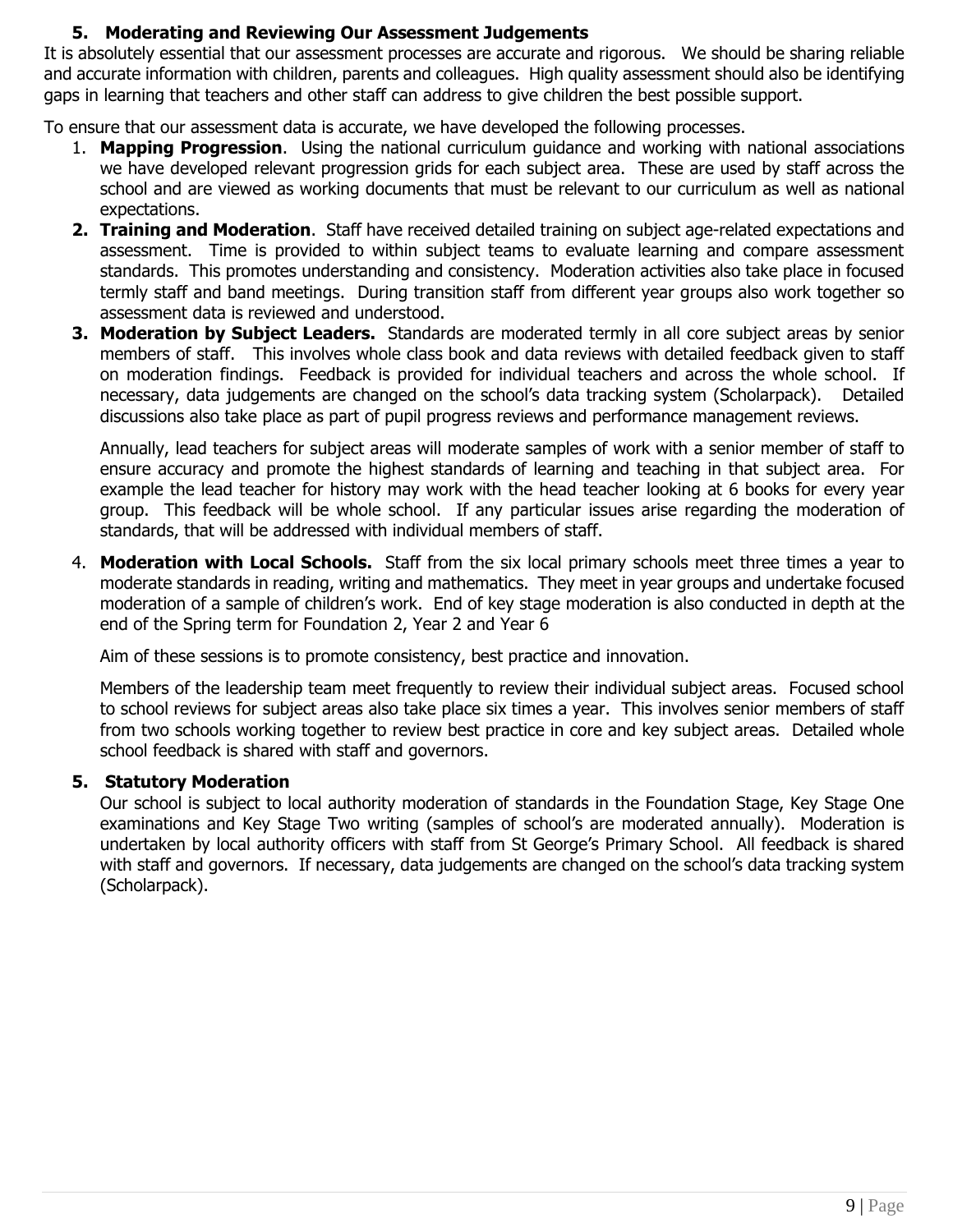### **Section 4: Feedback and Marking**

This section details the school's expectation for feedback and marking. This should be clear to all staff, parents and children. The sole purpose of feedback and marking is to support children with their learning. It is the quality of the feedback process that is important.

We know that feedback is central to high quality teaching and learning. We have used visible learning and Education Endowment Fund evidence to mould our feedback practice.

### **4.1 Feedback Principles**

Feedback is central to how we develop teaching and learning at St George's Primary. It is at the heart of how we develop our RESPECT approach to learning powers (resilience, empathy, self-awareness, positivity, communication, excellence and teamwork). It should be delivered as immediately as it can be delivered orally or in writing. It can be delivered before, during and after a lesson. What is important is that it informs children about their progress and helps them to understand their learning better and improve.

At St George's Primary we have worked hard to develop high quality feedback principles that are focused on children having the opportunity to respond to their feedback. We have developed these through our professional learning community (PLC) work on assessment.

Feedback is delivered in a variety of ways. It can be through:

- Verbal feedback to individuals, groups or even a whole class.
- Modelling how to make improvements, so children can practise how to get better.
- Providing diagnostic written feedback that allows children to understand strengths and areas for improvement that they can action.

Important aspects for feedback in St George's are that feedback:

- Must build on current achievements. We can make improvements if we can visualise success.
- Is as immediate as possible. Feedback should be continuous within learning.
- Allows children to apply that feedback and make improvements.
- Is clear and well communicated.
- Enables children to improve. They need to know how to get better.

We will practise this in a variety of ways and are refining these in our year groups, subject areas and through our PLC.

### **Hierarchy of Approaches**

- Adults must be observant in lessons and give feedback as early as possible. This could be through verbal feedback, modelling etc.
- Feedback must be followed by students having time to apply that feedback and make improvements. That includes use of editing.
- All lessons and group sessions should have a feedback loop using success criteria.
- Ensure that proof reading is used so adults are not feeding back on errors caused by simple mistakes, lack of care etc. Adults should feedback at their point of impact and focused on core learning.
- Prefer staff to use feedback sheets to assess learning rather than extensive written marking. Included some examples that we have practised in the appendices.
- Marking for accuracy should be undertaken by children. Class teachers and TAs should validate their work and check if their marking of calculations, spelling, phonemes etc is correct.
- Promote self assessment and reflection using Learning Focus and S2S (Success criteria). This can also be applied with rubrics and other tools.
- Written marking should be evident in extended writing and used to help children make improvements in other books, but this will be used sparingly. Written marking can be a lot of work for the teacher with minimal response by the child.
- We will develop innovation in feedback. Examples include use of Mote extension for google classroom feedback.

### **4.2 Marking Guidance**

Written marking is one of our strategies but not the most important aspect of our feedback work. Written marking can be effective if:

● Applied after children have applied proof reading and self marking for accuracy.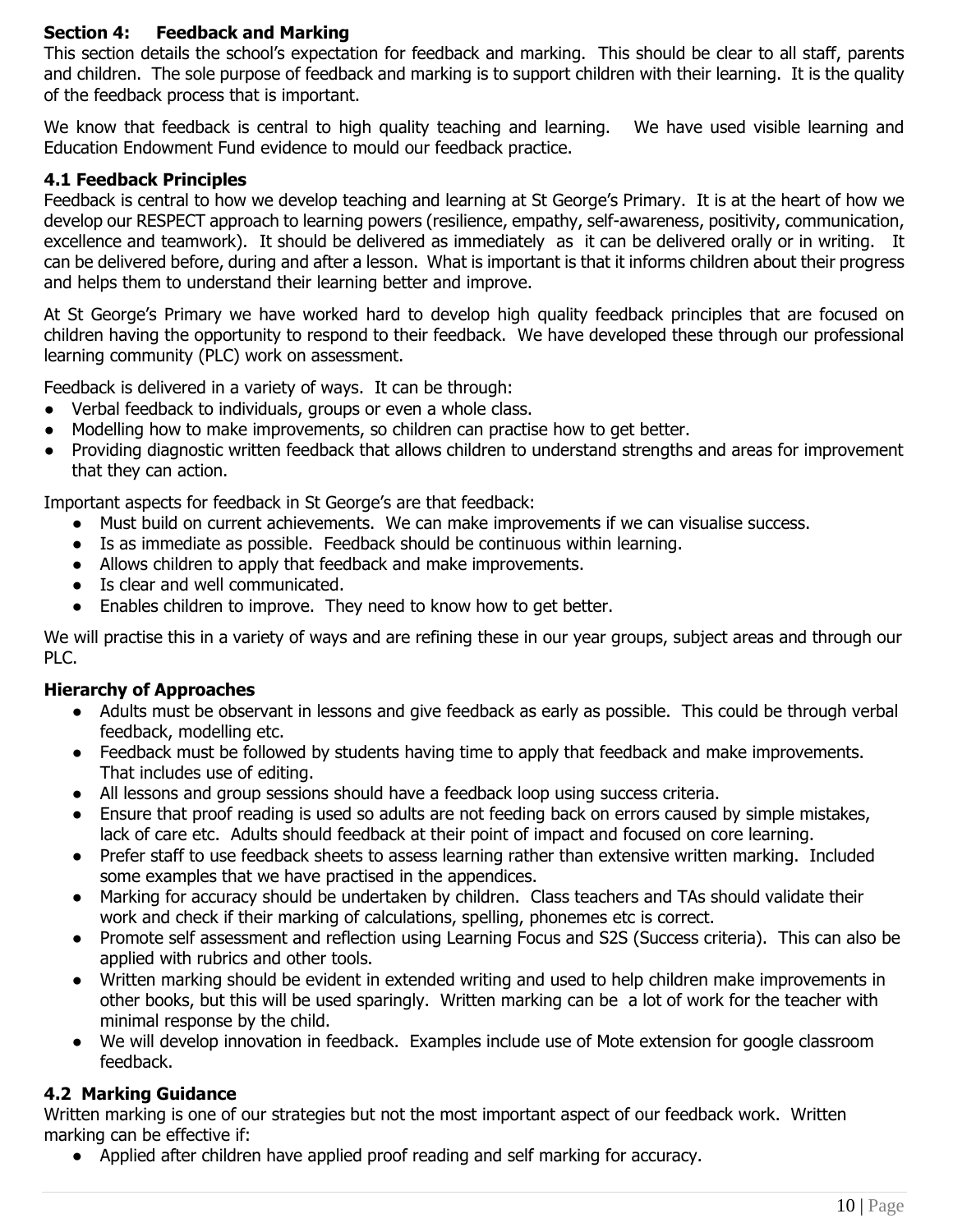- Only relates to personalized feedback. Whole class feedback or large group feedback should be delivered whole class.
- Staff consistently apply the written feedback marking codes for clarity and consistency.
- Children have a chance to read, question and respond to any written feedback.
- Our expectation for written feedback is that:
- All core subject books will be reviewed with opportunities for written feedback :
	- Twice a week for maths and English.
	- Weekly for science.
	- Weekly for non core subjects (suggest sampling of 10 on rota).

### **Books must be checked. We cannot allow misconceptions to be embedded.**

### **4.3 Use of Feedback Sheets**

Staff must use feedback sheets to capture feedback. Feedback sheets allow us to capture feedback and action points over a class. Staff use the medium term plan as their starting point. Often focus on:

- Success in relation to Learning Focus (LF) and Success Criteria (S2S).
- Adult identifying misconceptions that have arose in lesson or relating to prior learning.
- Assessment of successes in learning related to LF and S2S.
- Areas for improvement. Crucially adults diagnostically identify what has caused any barriers to learning.
- What strategies they need to apply to be successful in the future (something has to change)?

### **4.4 Lesson features that support effective feedback**

1. Key principle is that **feedback involves response**. Children must have time to respond to feedback. This can be orally, making corrections, editing, extending their work etc. Feedback without an opportunity for response will not impact on learning. **Responding to feedback should be a regular routine not** 

### **a planned event.**

2. The overall learning objective for each lesson is clear. Lessons need a Learning Focus (LF). This doesn't have to be shared at the beginning of the lesson or recorded as a title but the learning aims should be clear. Practitioners will decide the most appropriate way to share their learning focus.

3. Steps to success should be used to detail the success criteria for a lesson. In our best lessons the success criteria is generated together by staff and children. Feedback is then focused on success criteria.

4. Feedback is ongoing and as immediate as possible. Children should be actively engaged in feedback and responding to that feedback during or after that lesson.

5. Children should be encouraged to proof read, review and check their work before receiving feedback from staff. Is it as good as it can be? Have they followed the steps to success? Have they tried to improve their work before the teacher has? Have they proofread their work, checking for basic/common mistakes? To support the school has developed proofreading codes (see appendix 6) and presentation policies (see appendix seven).

### **4.4.1 Questioning**

High quality questioning that encourages children to think deeply, make connections and reflect is central to the success of feedback. It is pivotal in promoting understanding and retention. High quality questioning to promote feedback will promote:

- **Critical thinking** that encourages children to review and analyse their work. What features make this good? How can it be improved?
- **Creative thinking** that encourages children to think deeply about their ideas and how they can be successful, improve, remember and communicate their learning.
- **Communication skills**. Research has shown that children who can communicate about their learning will develop connections and retain their learning

Ideas for developing this include:

- Allowing children time to think before they respond.
- No hands up approach to questioning. Everybody should take part.
- Ensuring that children are active in questioning through notation, note taking, responding in discussion etc.
- Using talking partners and mini groups to promote high quality discussion on success criteria, reflection, peer assessment etc.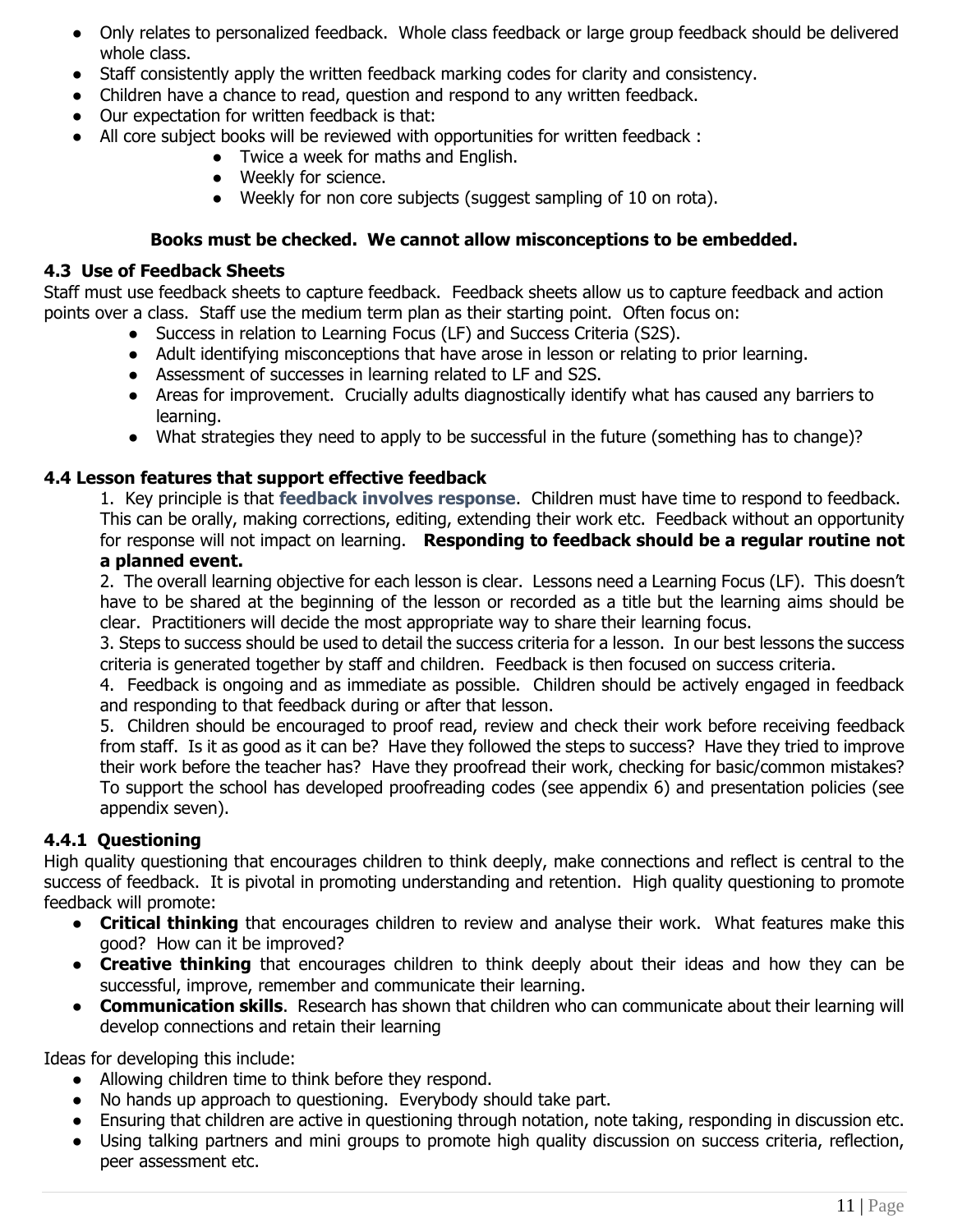- Practitioners asking and promoting the use of open ended more challenging questions for assessment. Training children to do this is key. For example questions that compare the difference after editing, questions that ask children to design a hierarchy for success criteria etc. Children can be challenged to justify, clarify, negotiate, analyse etc.
- Practitioners modelling and promoting attentive listening. Not interrupting, note taking, allowing time to respond etc.

### **4.5 Ensuring Responses to Feedback**

As stated in this policy, response to feedback is an expectation. It should be part of every classroom's daily routines. There are many ideas to encourage children to respond to feedback. These include:

- 1. Key strategy is allowing children to **edit and improve their work**. This could be through making corrections, redrafting sections, identifying ways forward for the next lesson etc. In English this has been detailed in our E1, E2 and E3 expectations (see appendix
- 2. **Class teacher or teaching assistant may work with a focused group** before or at the start of the next lesson to address any misunderstandings or gaps in knowledge. Children who were successful in the previous lesson may be working on a consolidation/extension task if this is at the start of a lesson.
- 3. Children should also be given opportunities to **review progress against steps to success** or any detailed assessment criteria that they are using.
- 4. Children may have an opportunity to **respond to a new task** as part of feedback. That may be the class teacher modelling common mathematical errors, grammatical misunderstandings etc. These will be a short activity to address any misunderstandings.
- 5. **Discussion** is a key strategy for promoting response to feedback. This may be facilitated by an adult or promoted by key questions with talking partners or mini groups. For example in reviewing a piece of work. Key statements help to facilitate this discussion such as;

"I can.."

"Even better if.."

"Two things that make this an impressive piece of work are.."

"Two things that would make this move from good to great are.."

### **4.6 Correcting Work for Accuracy**

Our aim is to try and promote accuracy in the lesson. During a lesson, practitioners should promote success and accuracy. Opportunities to do this include:

- encouraging resourceful learning (use of dictionaries, number lines, self-checking etc.),
- the use of steps to success to reinforce effective learning,
- using modelling to promote better understanding (modelling mathematical algorithms, sentence construction etc.),
- use proofreading code to encourage improvements,
- effectively using self and peer assessment opportunities,
- feedback and checking during the lesson (the most effective opportunity for feedback that results in improvement).

**Mathematical calculations** that are correct can be ticked ( ), errors should have a ● mark next to them so that the learner can re-attempt the calculation and write their correction next to it. However, if there is clearly a misconception evidenced by a significant number of errors, not all of them need to be corrected as this can be demoralising. This indicates a need for some targeted teaching to ensure that the concept is understood.

All **spelling, punctuation and grammar errors** are not corrected in every piece of work but will be noted as a future teaching point. Corrections will be appropriate to the level that the pupil is working in, e.g. spelling of words within the child's phonic phase. Children should proofread these. Class teacher or TA will highlight maximum 3 corrections by pointing these out in lesson or underlining and adding sp in written feedback. An example would be: captin sp

### **4.7 Peer and Self-Assessment**

Feedback is effective principles regarding self and peer assessment need to be built into the culture of learning in every classroom. Successful work relies on children being able to produce their best work by understanding the process that they are following and what their learning will look like if it is effective. They need to value the improvements that they can make.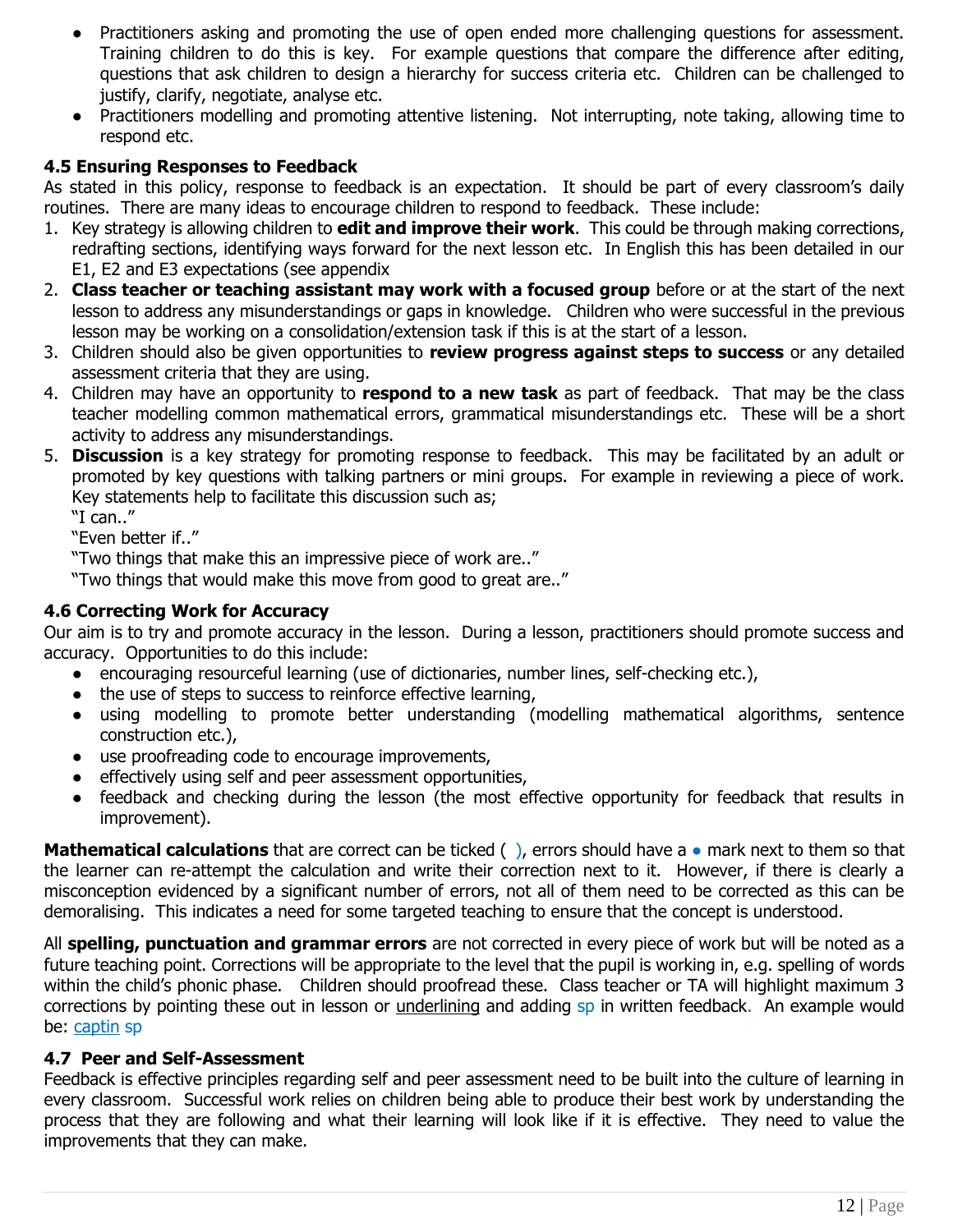The involvement of children in assessment is not designed to replace the role of the teacher but enhance it. If it works well learning outcomes are improved and feedback from practitioners can be used to accelerate learning.

There are lots of ideas for this. Staff should have a menu of age related idea. Ideas for promoting self and peer assessment

- 1. **Children are actively encouraged to undertake responsibility for their learning** as a matter of routine in their lessons by referring to:
- Steps to Success
- Proof reading code
- Presentation Policy
- 2. **Children are encouraged to evaluate their work in lessons against their steps to success.** This can be done in a variety of ways including:
- Simple response including thumbs up, show me how may steps to success you have included etc.
- Triangle fingers response.







● Use of Rubrics to support self and peer assessment discussions also support this.

### 3. **Response pens/pencils being used to**:

- Self mark
- Identify their ways forward
- Identify an improvement point
- Redraft and improve their work.
- Respond to questions/requests posed by their class teacher/teaching assistants such as: "What have you learnt?"
- "What made the biggest improvement to your work?"
- "What did you find easy?"
- "What did you find difficult?"
- "Text me a message about your learning today (no more than 180 characters)."
- "Find one important area for improvement and highlight it."
- "Circle your best idea for our learning wall."
- "What vocabulary do you need to remember?"
- "Leave me a post it note with a question for tomorrow's lesson."
- 4. For **peer assessment** we advocate the same principles as above but recommend the use of post it notes using specific statements such as

"I like.........because……"

"They have used these steps to success.."

"Even better if.."

"Two things that make this an impressive piece of work are.."

"Two things that would make this move from good to great are.."

Or questions for their peers to respond to, such as: "Why did you choose to do this?" "What would you change?"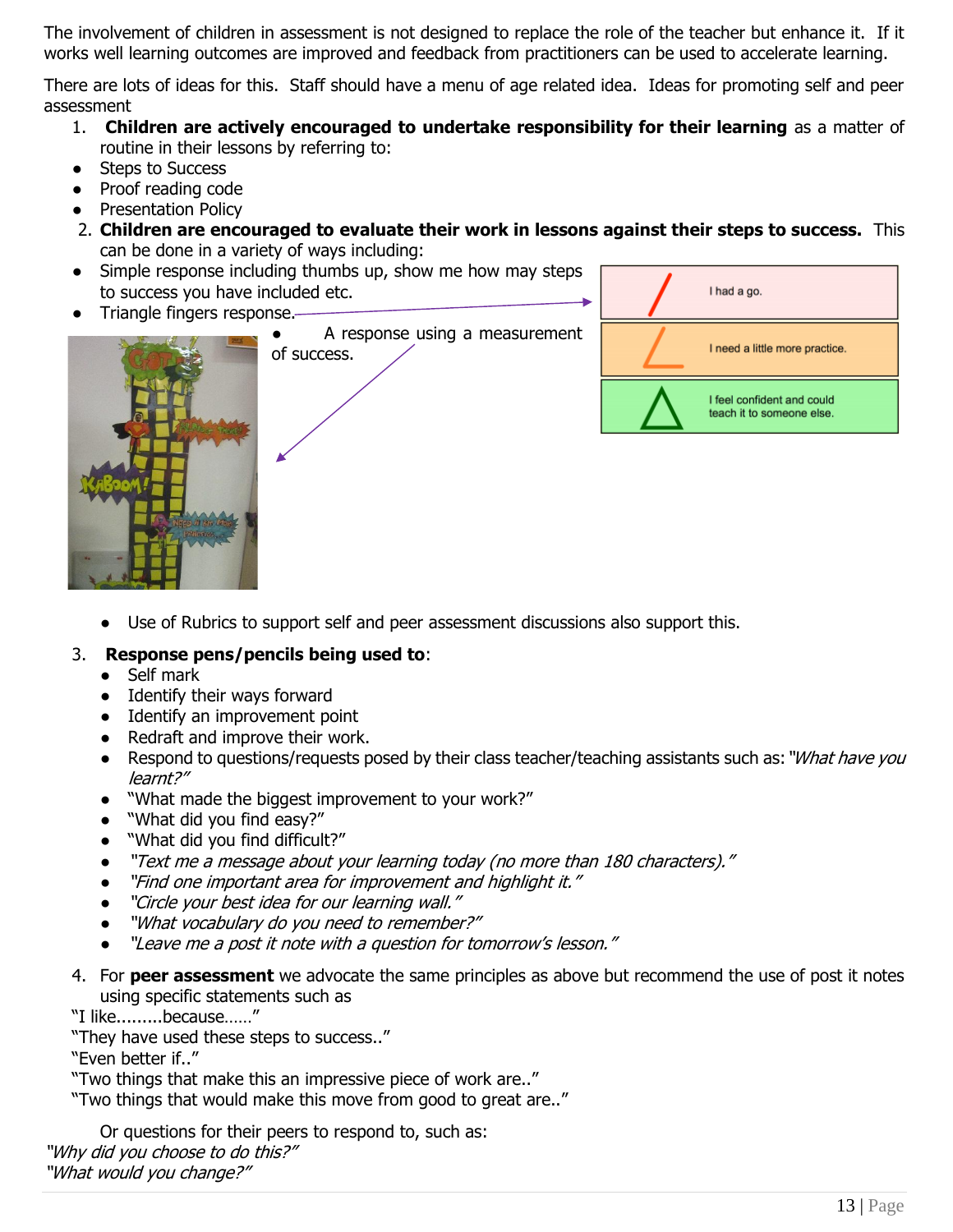### **4.8 Interventions and Feedback**

All of our interventions rely on high quality feedback and regular interaction to help accelerate children's achievement. Expectations are:

- Planning and Assessment for interventions such as Lexia, number counts are based on personalised learning with individual children.
- The practitioner and child reflect together. Verbal feedback is given throughout the sessions. Impact of the adult will often be determined by the effectiveness of the feedback.
- Often specific records are kept (reading running records, phoneme checks, mathematical fluency checks etc).
- Verbal feedback is given at the end of each session as part of the routines for those sessions.
- If sessions are delivered by teaching assistants, they may mark the work for accuracy. Teaching Assistants should always mark books using the school's marking code in the sessions or lesson.

### **4.9 Special Educational Needs and Disabilities (SEND) and Assessment**

For some children assessment and feedback will need to be adapted to ensure that they are supported with their SEND needs. This may mean that feedback is delivered orally, recorded, larger font used, additional support provided etc. Our starting point is that as practitioners we need to ensure that assessment and feedback meets our children's learning needs. All reasonable adaptations will be made.

Some children may need to be assessed using pre key stage national assessments (see Rochford Report) or other measurements (non-verbal reasoning for example) to ensure that their learning needs are fully understood and managed and reported to their parents and carers. This is vital for children who are working well below their age-related standard.

For national tests, some children may require additional time and support. Our Special Educational Needs Co-ordinator will liaise with the head teacher to ensure that this is managed in the children's best interests, whilst following national guidance for SEND support stipulated by the School's Standards and Testing Agency (STA).

### **4.10 Early Years and Feedback**

Observations, discussion, questioning and feedback are fundamental to Early Years Teaching. Practitioners record their observations of children's learning daily.

Within lessons **oral feedback** is used with children to develop:

- **Dispositions for learning** (self-awareness, listening and learning how to respond to others).
- **Communication tools** (listening, attention and response).
- **Physical development** (developing motor skills and control).
- **Specific learning knowledge and understanding** (formation of letters, phonics recognition, counting strategies etc).

The focus is that feedback is immediate and personalised with clear direction for improvement. This will usually be led by a learning challenge or question. For example a child may be asked do they think how they could adapt an idea in role play, improve a design idea, grip their pen better, use different materials to construct a shelter etc.

Central to the success of any feedback in Early Years is ensuring that children understand what has been said and have the opportunity to respond to any feedback and make improvements.

### **This can be very supportive in all subjects but especially using E1, E2 and E3 editing framework in appendix 8.**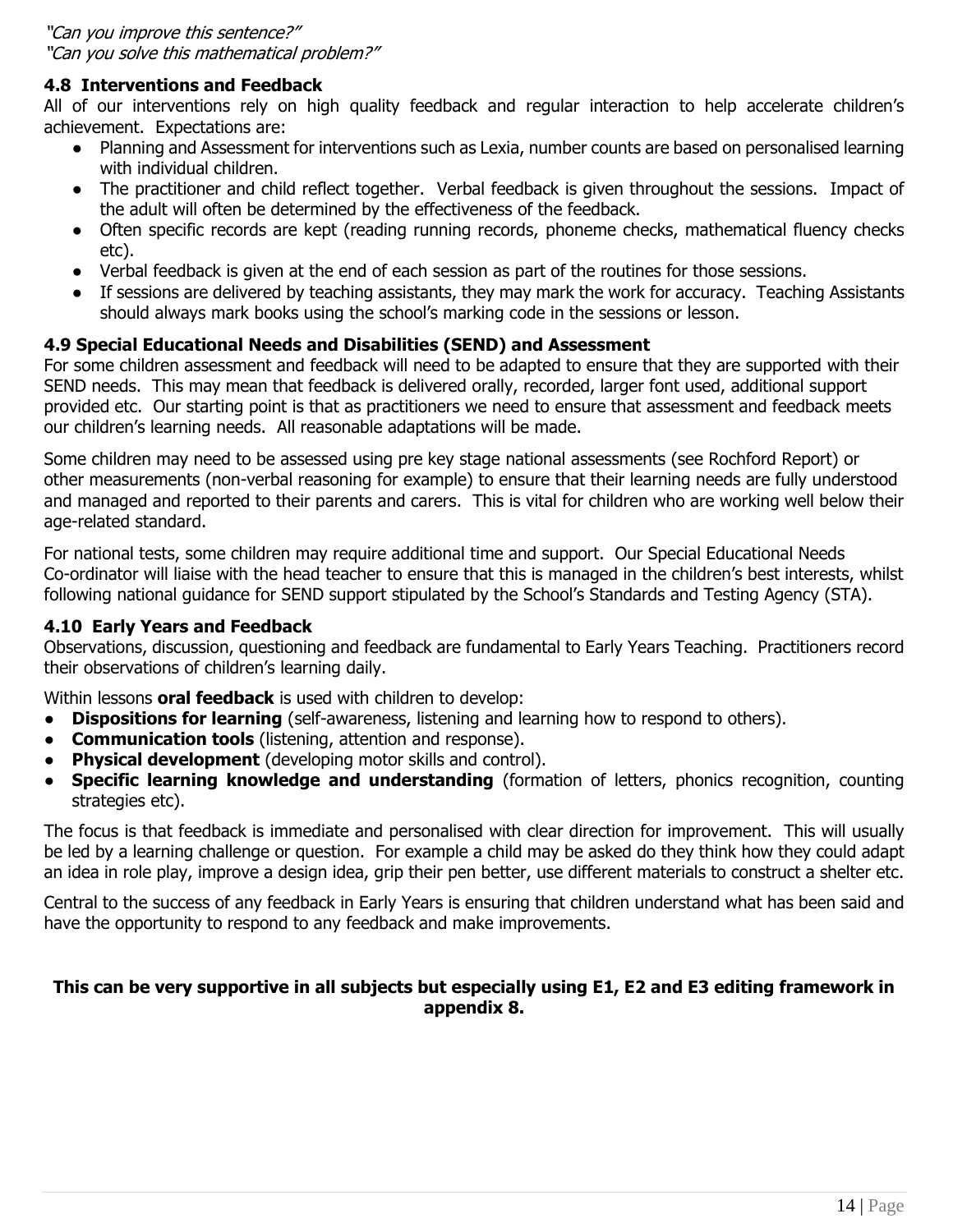### **4.11 Curriculum Target Setting**

Target setting can be used across the school to highlight key next steps in children's learning. Targets should be personalised and based on children's current learning and understanding. **We should use them to focus on key skills that will accelerate children's learning and understanding.** 

We have set clear expectations for how targets are used (see below). These will be applied progressively by class teachers as their classes and groups respond to the use of targets. Targets should only last for a short period of time. Maximum 4 weeks.



**Mathematics Targets** are focused on number, recall and applying taught methods or processes for number confidence.

**Reading Targets** are focused on basic skills and developing understanding and comprehension.

**Writing targets** are focused on essential skills concerned with grammar and punctuation, spelling and handwriting.

Learning targets should be set across units of work in response to what children know. They may be recorded by children. They can apply to individuals, groups and whole classes.

### **Level One**

- Class teacher sets structured pre-learning tasks to gather understanding of what children can do.
- Targets are set by class teacher.
- Written by class teacher and stuck in children's books. May have a profile in the learning environment.
- Linked to planning for that block over a number of weeks.
- Class teacher reviews weekly (every Monday morning for example) and children discuss them.

### **Level Two**

- Purposeful and quick pre learning tasks are an introduction to all key aspects of learning.
- Targets are set by children and reviewed by class teacher.
- Written by children and placed at a key point in their learning (teacher must check these!)
- Reviewed regularly by children. They discuss and notate their progress.
- Linked in planning and adapted into steps to success.
- Class teacher regularly reviews as part of their marking and feedback.
- Celebrated at point of success.

### **Level Three**

- Use of prior learning is a valued part of learning in the classroom (linked to home learning, quick tasks, prior achievement)
- Targets are set by children and class teacher together (could be in QFT groups and/or guided groups)
- Always presented at the point of challenge.
- Reviewed regularly by children and teacher together. They discuss and notate progress.
- Linked to planning and central to LC's and steps to success.
- Class teacher regularly reviews as part of their marking and feedback.
- Celebrated at point of success.
- Renewed regularly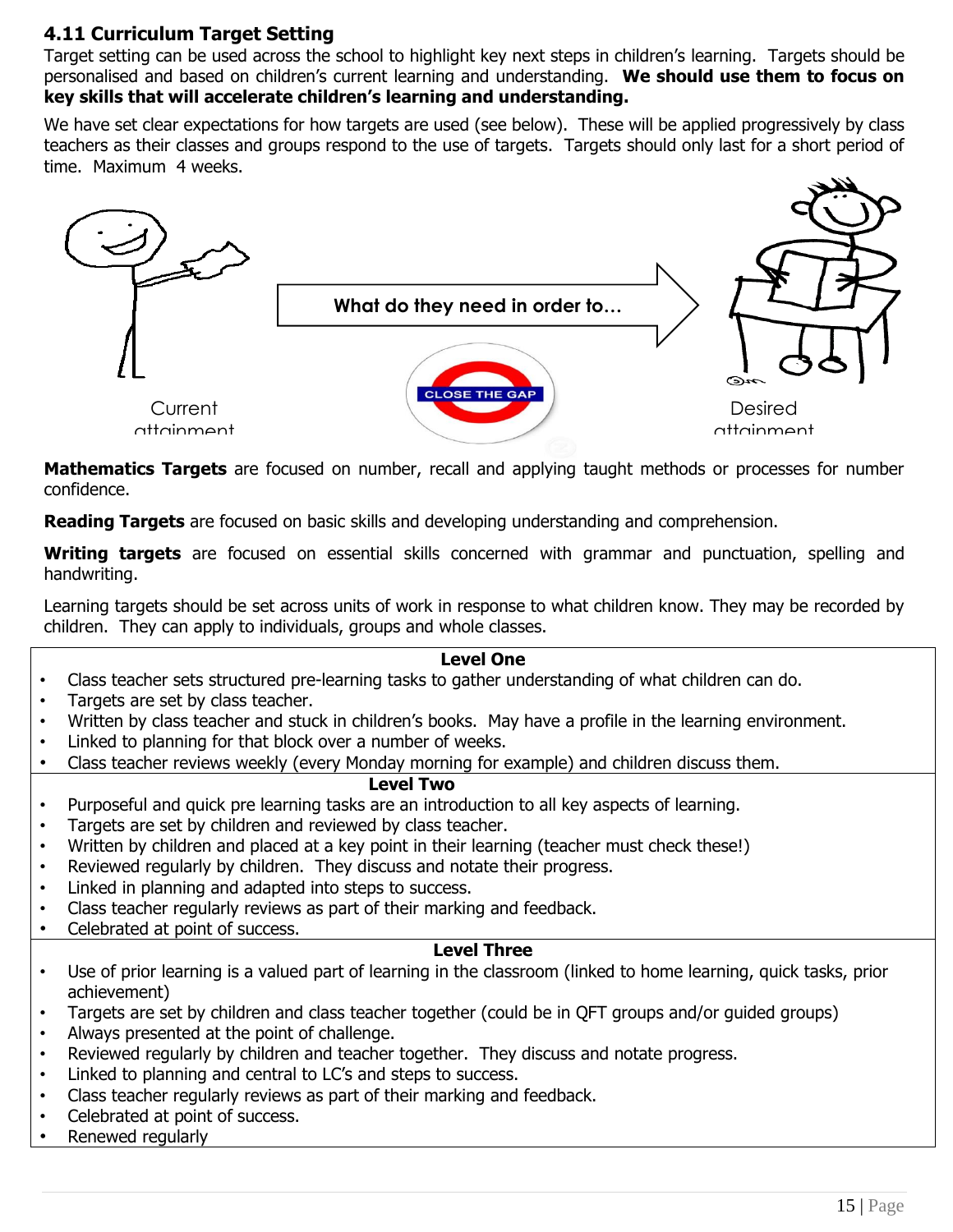

## **Assessment Principles**

As part of the 2013 Primary Assessment and Accountability consultation, we consulted on a set of core principles to underpin effective assessment systems within schools. Following feedback from the consultation responses, these principles were further developed by an independent Expert Panel.

The principles are designed to help all schools as they implement arrangements for assessing pupils' progress against their school curriculum; Government will not impose a single system for ongoing assessment.

Schools will be expected to demonstrate (with evidence) their assessment of pupils' progress, to keep parents informed, to enable governors to make judgements about the school's effectiveness, and to inform Ofsted inspections.

Effective assessment systems:

### Give reliable information to parents about how their child, and their child's school, is performing

- a. Allow meaningful tracking of pupils towards end of key stage expectations in the new curriculum, including regular feedback to parents.
- b. Provide information which is transferable and easily understood and covers both qualitative and quantitative assessment.
- c. Differentiate attainment between pupils of different abilities, giving early recognition of pupils who are falling behind and those who are excelling.
- d Are reliable and free from bias

### Help drive improvement for pupils and teachers

- a. Are closely linked to improving the quality of teaching.
- b. Ensure feedback to pupils contributes to improved learning and is focused on specific and tangible objectives.
- c. Produce recordable measures which can demonstrate comparison against expected standards and reflect progress over time.

### Make sure the school is keeping up with external best practice and innovation

- a. Are created in consultation with those delivering best practice locally.
- b. Are created in consideration of, and are benchmarked against, international best practice.

Crown copyright 2014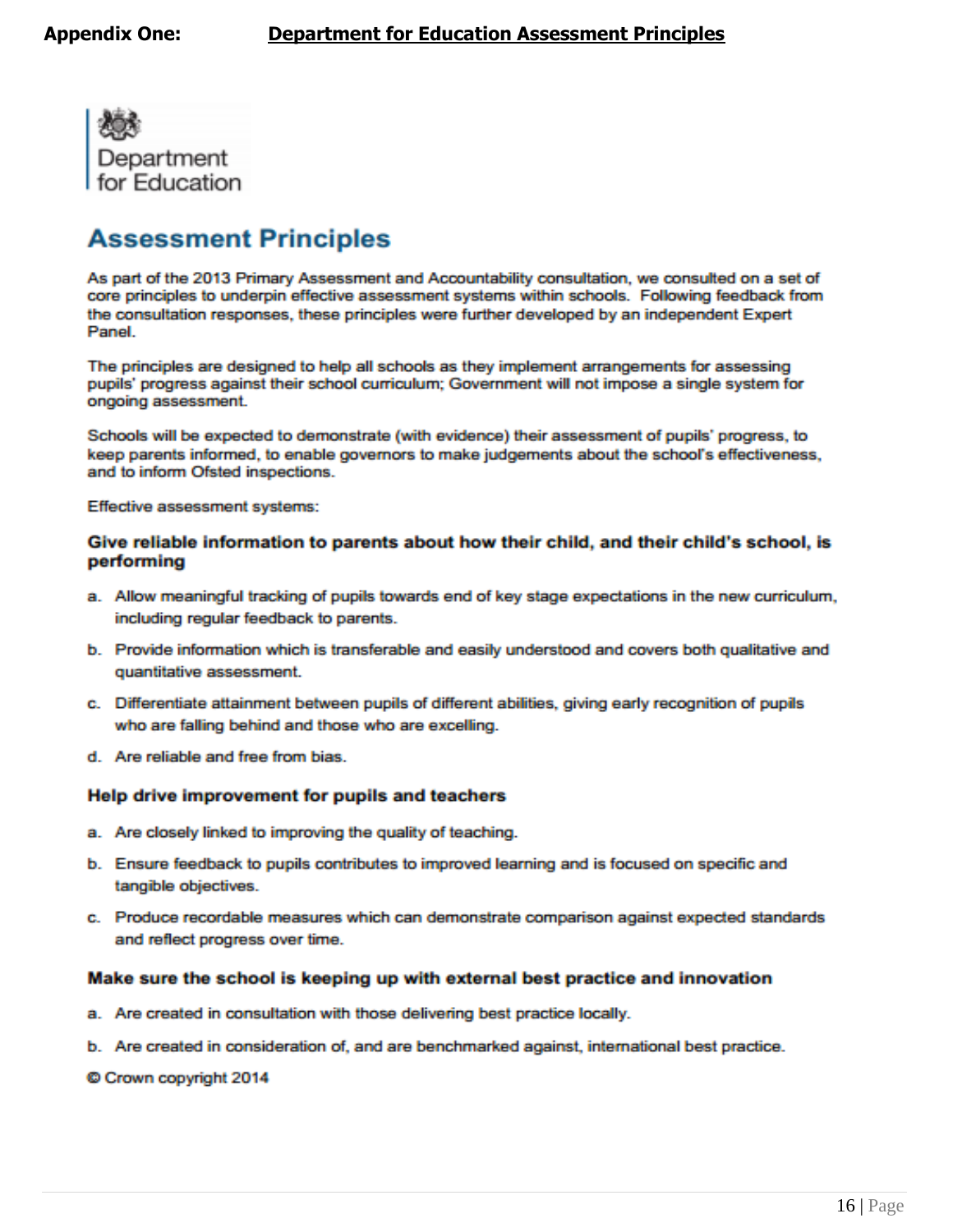| <b>Our Marking Code</b>                          |                                                                                                           |  |  |  |
|--------------------------------------------------|-----------------------------------------------------------------------------------------------------------|--|--|--|
| LA                                               | Learning Focus achieved. Well done<br>you have had a successful lesson.                                   |  |  |  |
| NA                                               | Learning Focus nearly achieved. Can<br>you respond to your feedback to<br>improve?                        |  |  |  |
|                                                  | These are the things you did really well.<br>They were in your Steps to Success!                          |  |  |  |
|                                                  | This is not right. Can you correct it?                                                                    |  |  |  |
| This is your great sentence.                     | Your teacher has chosen this as your<br>great sentence or example of good<br>work.                        |  |  |  |
| <b>Your teacher wants</b><br>ou to improve this. | This is the most important thing that<br>your teacher wants you to improve in<br>your next piece of work. |  |  |  |
|                                                  | You may have missed it or not used the<br>correct punctuation.                                            |  |  |  |
|                                                  | You have made a spelling mistake. Part<br>of your word needs correcting.                                  |  |  |  |
| HIM.                                             | Improve your handwriting please.                                                                          |  |  |  |
|                                                  | We have had a chat about this. Think<br>about the feedback and show me how<br>you can improve your work.  |  |  |  |
| amit thic                                        | Leave this out when you correct or edit<br>your work.                                                     |  |  |  |

**Don't forget to use the proof reading code!** F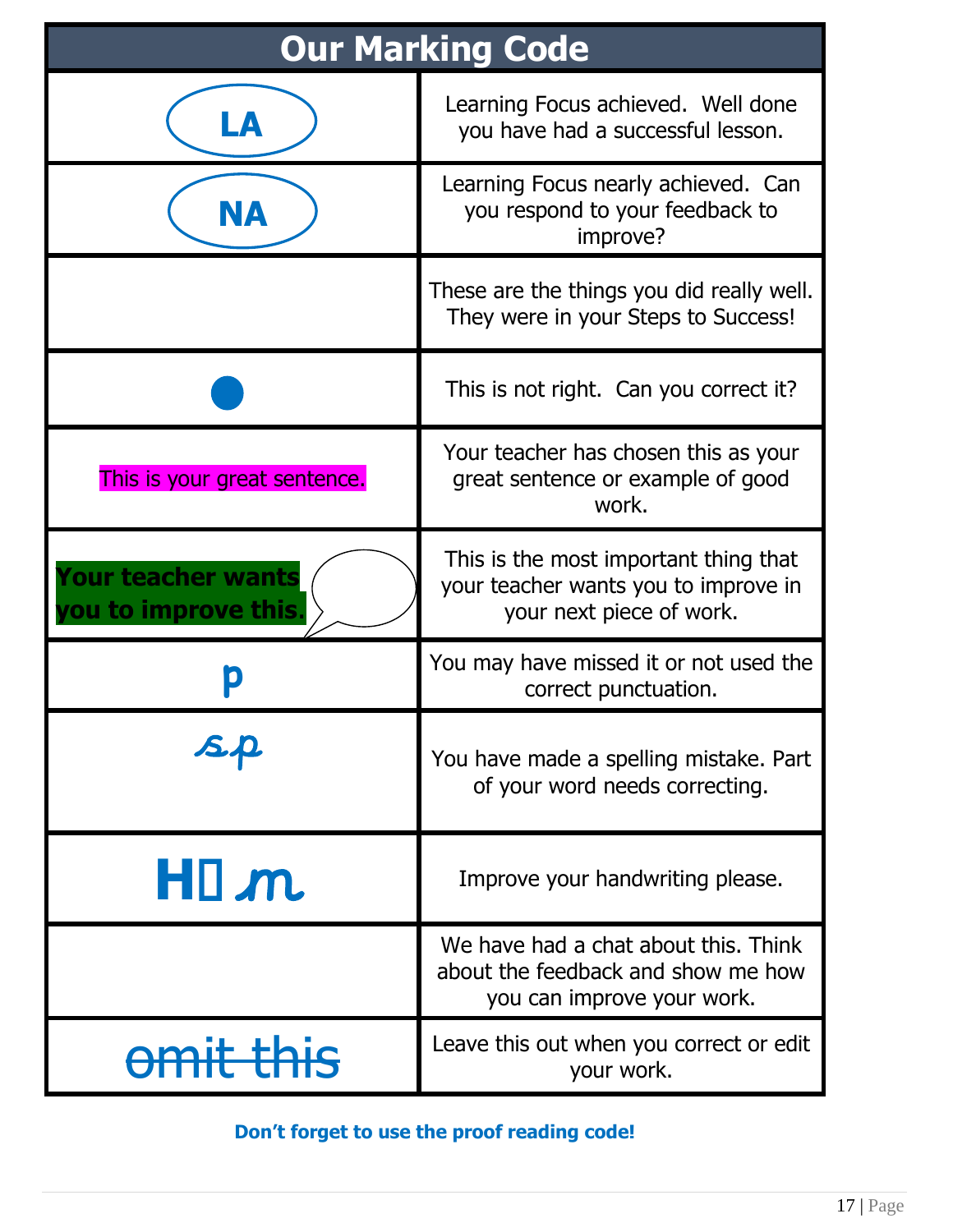

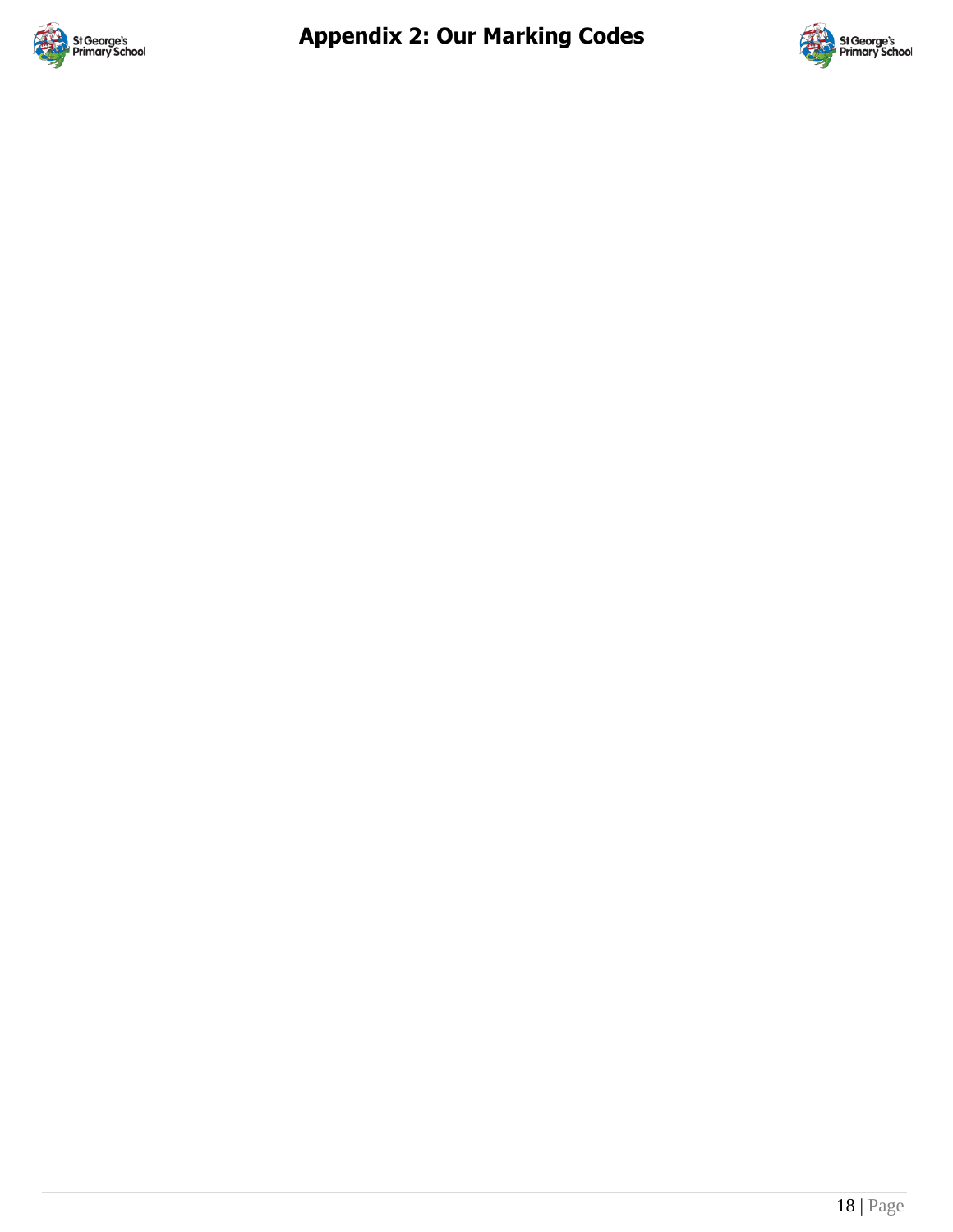



| Children self-mark each grapheme in                       |  |  |
|-----------------------------------------------------------|--|--|
|                                                           |  |  |
|                                                           |  |  |
|                                                           |  |  |
| Children self-mark each grapheme                          |  |  |
|                                                           |  |  |
| Children self-mark each error using a<br>coloured pencil. |  |  |
|                                                           |  |  |
|                                                           |  |  |
|                                                           |  |  |
| Follow the marking policy with focus                      |  |  |
|                                                           |  |  |
|                                                           |  |  |

- $\triangleright$  Teachers should mark in a blue pen.
- $\triangleright$  Mistakes use a ruler and draw a line through.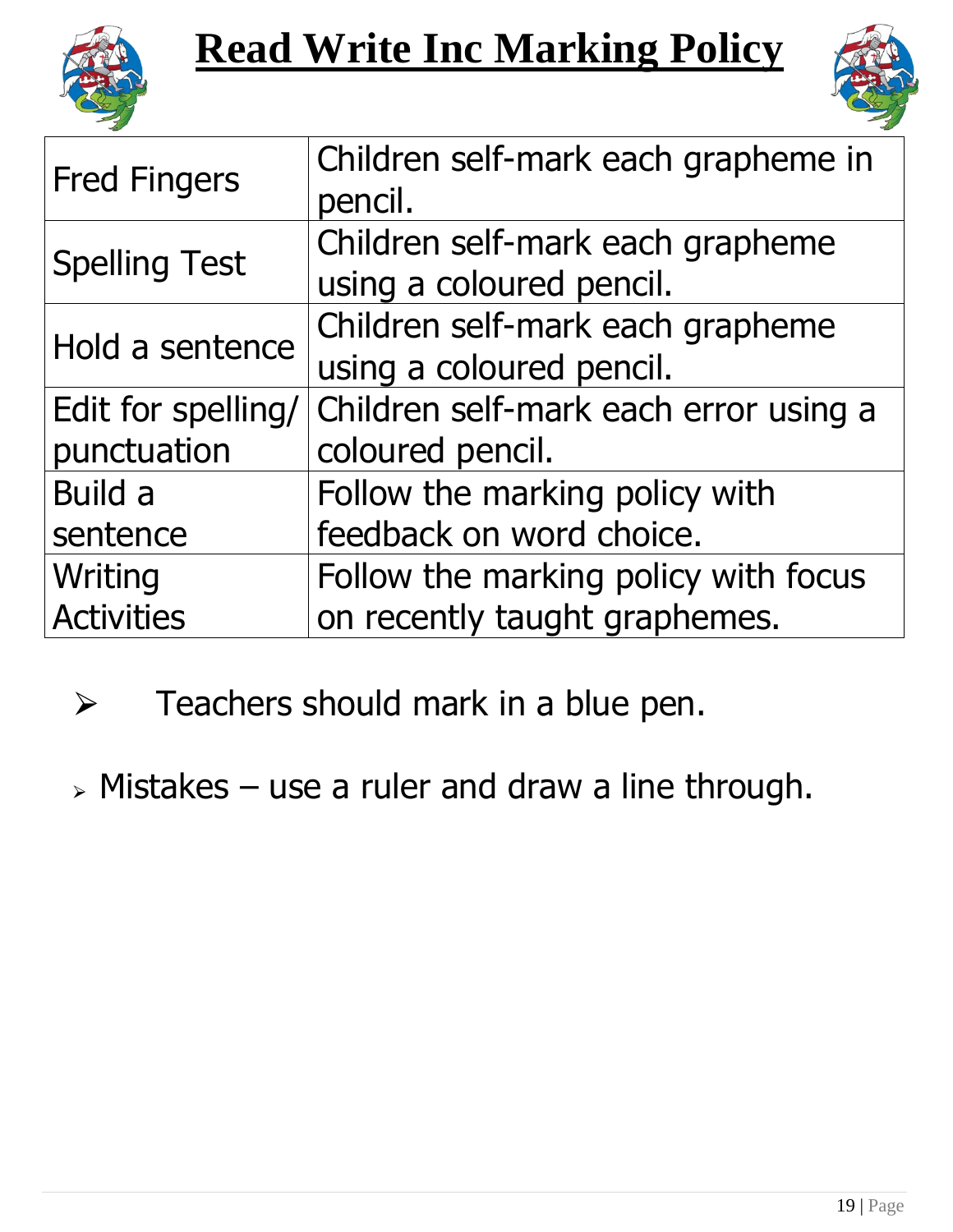





# **Proof Reading**

# **Key Stage Two**

Great writers always proof read and edit as they work.

You need to check your writing and use the following codes in the margin to mark mistakes as you are proof reading. Edit afterwards with your green pen.

| $\bigcap$ | Capital letter (put in the missing capital letter).                           |
|-----------|-------------------------------------------------------------------------------|
| <b>Sp</b> | Spelling (underline the part of the word you think is<br>wrong).              |
| p         | Do you have missing punctuation? Make a note of<br>what it is. $W'$ , ; : etc |
|           | Paragraph (mark where a new paragraph should<br>begin).                       |
| <b>SV</b> | Do your subject and verb agree? (She was/ we<br>were.)                        |
| M         | Check your sentences do they make sense? Read<br>for meaning before you edit. |
|           | Is your tense consistent? (writing, written, wrote,<br>will write)            |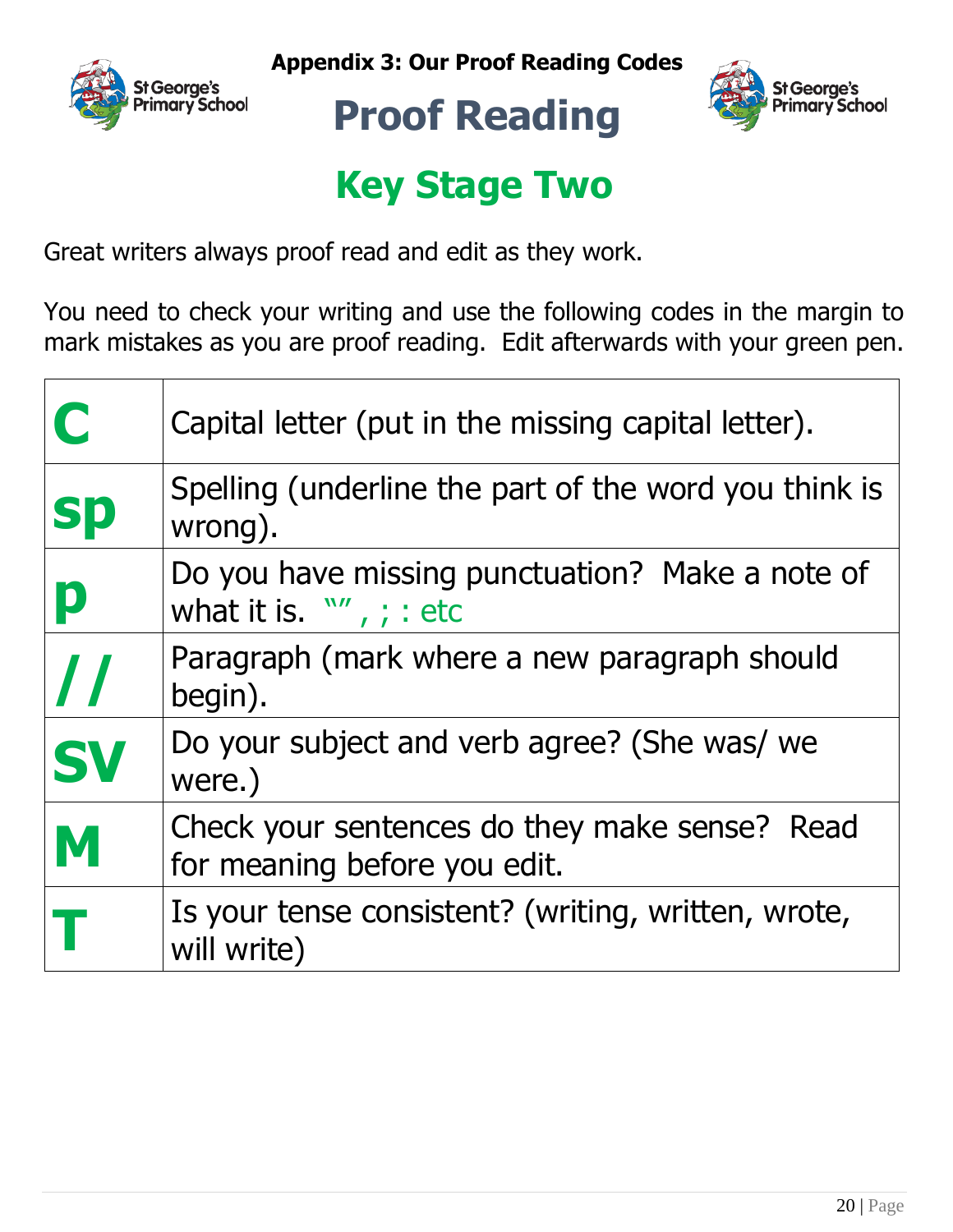| ctuation    | Read your work carefully.<br>Check that you have written in sentences.<br>Does it make sense?                           |
|-------------|-------------------------------------------------------------------------------------------------------------------------|
| $\mathbf C$ | Show where your sentence starts with a<br>capital letter. Check for proper nouns<br>(London, Amelia, Harry Potter etc). |
|             | Check that you have ended your sentences<br>correctly. Have you used a<br>. ? !                                         |
| Sþ          | Check a spelling that you think is wrong.<br>Use a word sheet, the learning wall or a<br>dictionary.                    |
|             | Check your tense.<br>Have you written in present, past or future<br>tense? (playing, played, will play)                 |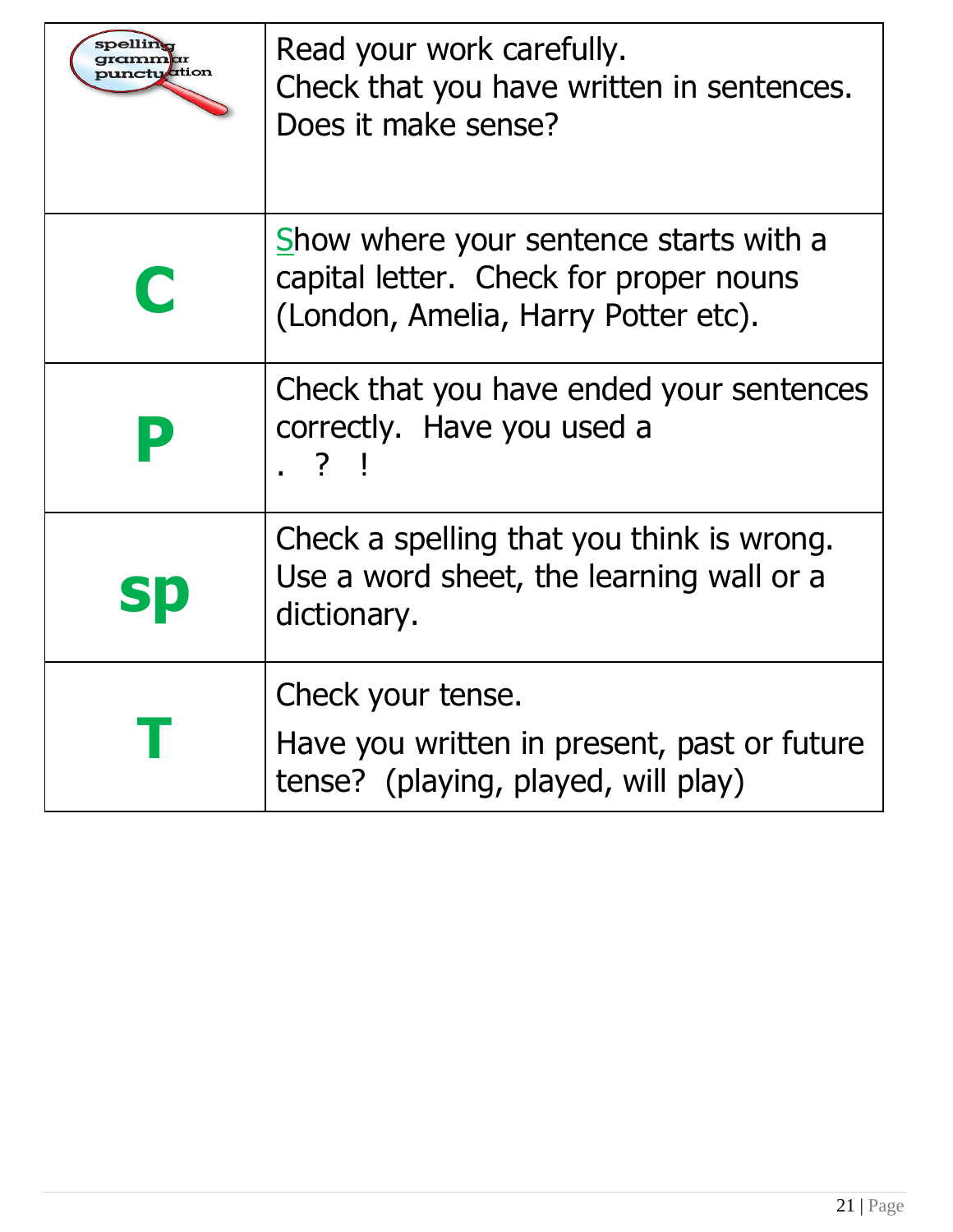

**Proof Reading**





Great writers always proof read and edit as they work.

You need to check your writing and use the codes to mark mistakes as you are proof reading. We will edit afterwards.



**Appendix 4: Our Presentation Policies How We Present Our KS1 Work At St George's Primary School**



**Written Work in Literacy, Science and Topic Books**

**1. Write the short date in the top left hand corner and underline it.**

**\_\_\_\_\_\_\_\_\_\_\_\_\_\_\_\_\_\_\_\_\_\_\_\_\_\_\_\_\_\_\_\_\_\_\_\_\_\_\_\_\_\_\_\_\_\_\_**

**10.09.13.**

**2. Write in cursive writing. Remember to use any joins you have learnt. Use upper and lower case letters correctly. A capital letter should be used at the beginning of a sentence or for the first letter of the name of a person or place.** 

**W**e went to **L**iverpool with **K**ate.

- **3. Never use a rubber for your mistakes. Just put a line through your mistakes. mistake**
- **4. Use a ruler for drawing any lines.**



**Numeracy Work**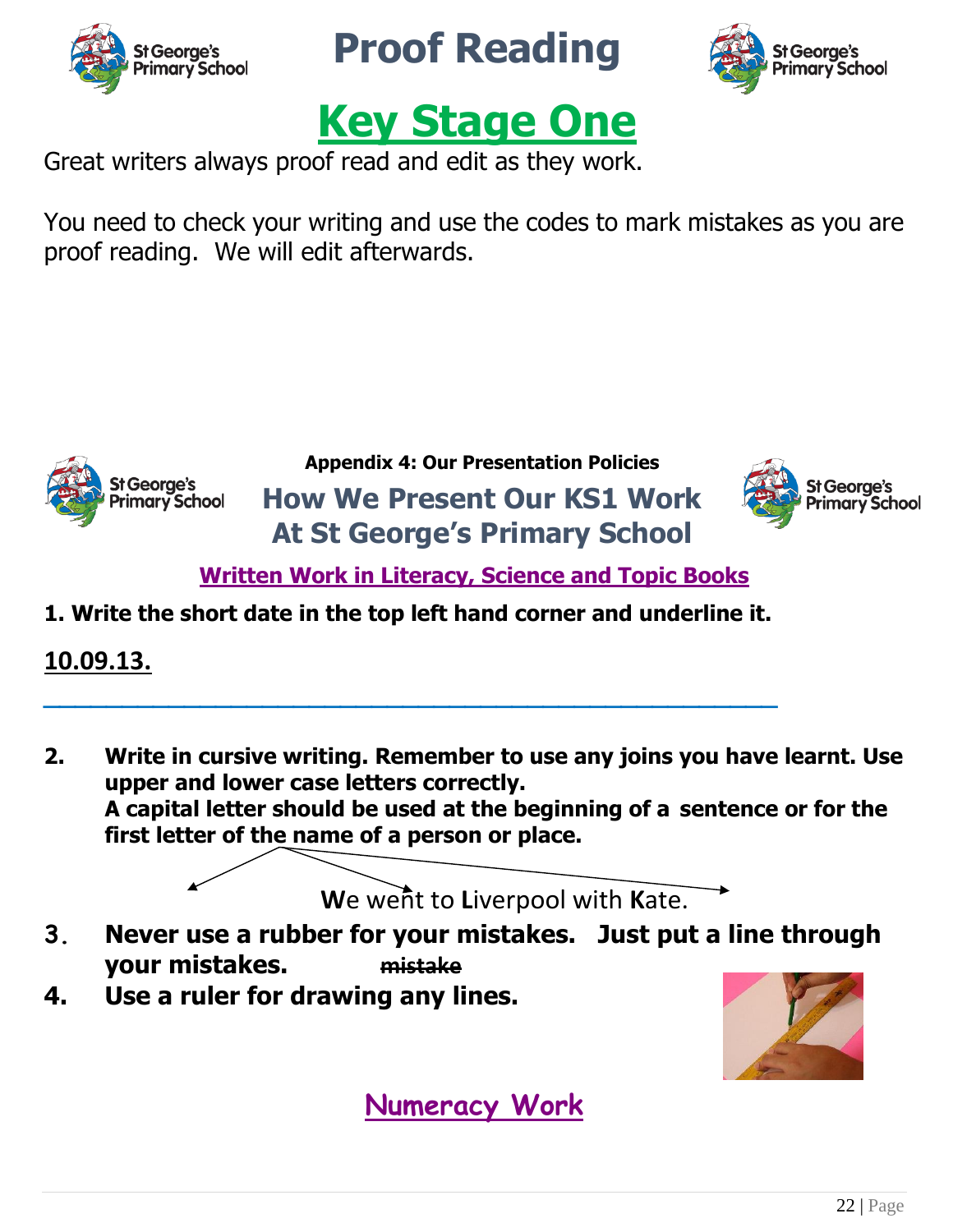- **1. Write the short date in the top left hand corner and underline it. Write one digit in each square.**
- **2. Put one digit or symbol in each square.**
- **3. Never use a rubber for your mistakes. Just put a line through your mistakes. mistake 721 + 72 =**
- **4. Use a ruler for drawing any lines.**





### **Key Stage Two**

How we present our work

at St George's Primary School

| Monday 11 <sup>th</sup> September 2017  |
|-----------------------------------------|
|                                         |
| <u>LF: To present my work properly.</u> |
|                                         |

Always start writing on the left next to the margin.

Use your joined (cursive) handwriting. Write the date and underline with a ruler. Miss out a line.

Write the LF, or title and underline it with a ruler.

Put a straight line through mistakes.

Only use a rubber for drawings, or if your teacher asks you to.

Use pencil for pictures and drawings. Unless you are at the bottom of the page leave 4 lines, then rule off with a ruler.

## Your Mathematics work

1. Write the short date in numbers, then underline it with a I was going to home to my friend's house.

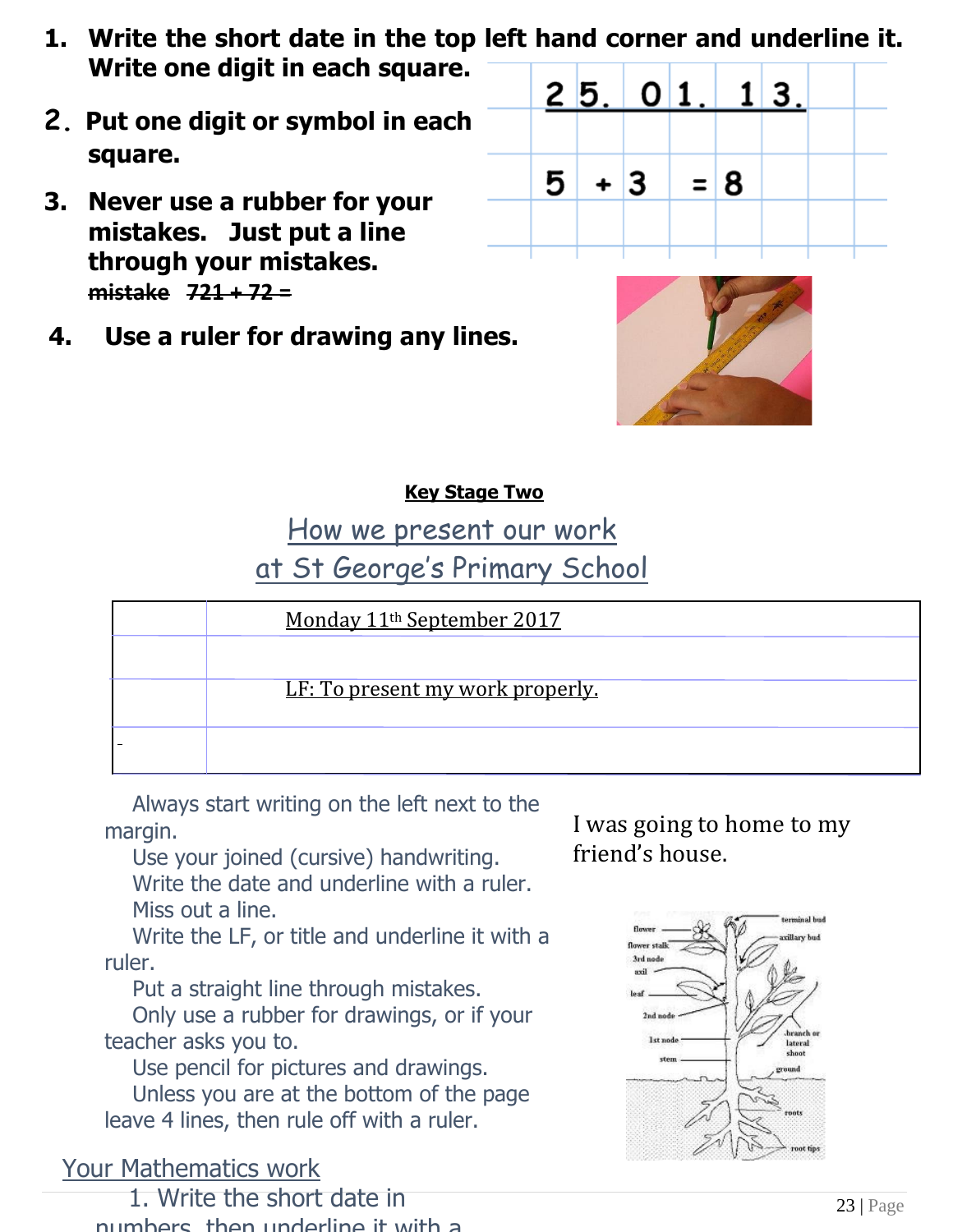# 11.09.2017

Can I use my Maths book?

 $\begin{vmatrix} -8 & 36 & +54 & = 90 \end{vmatrix}$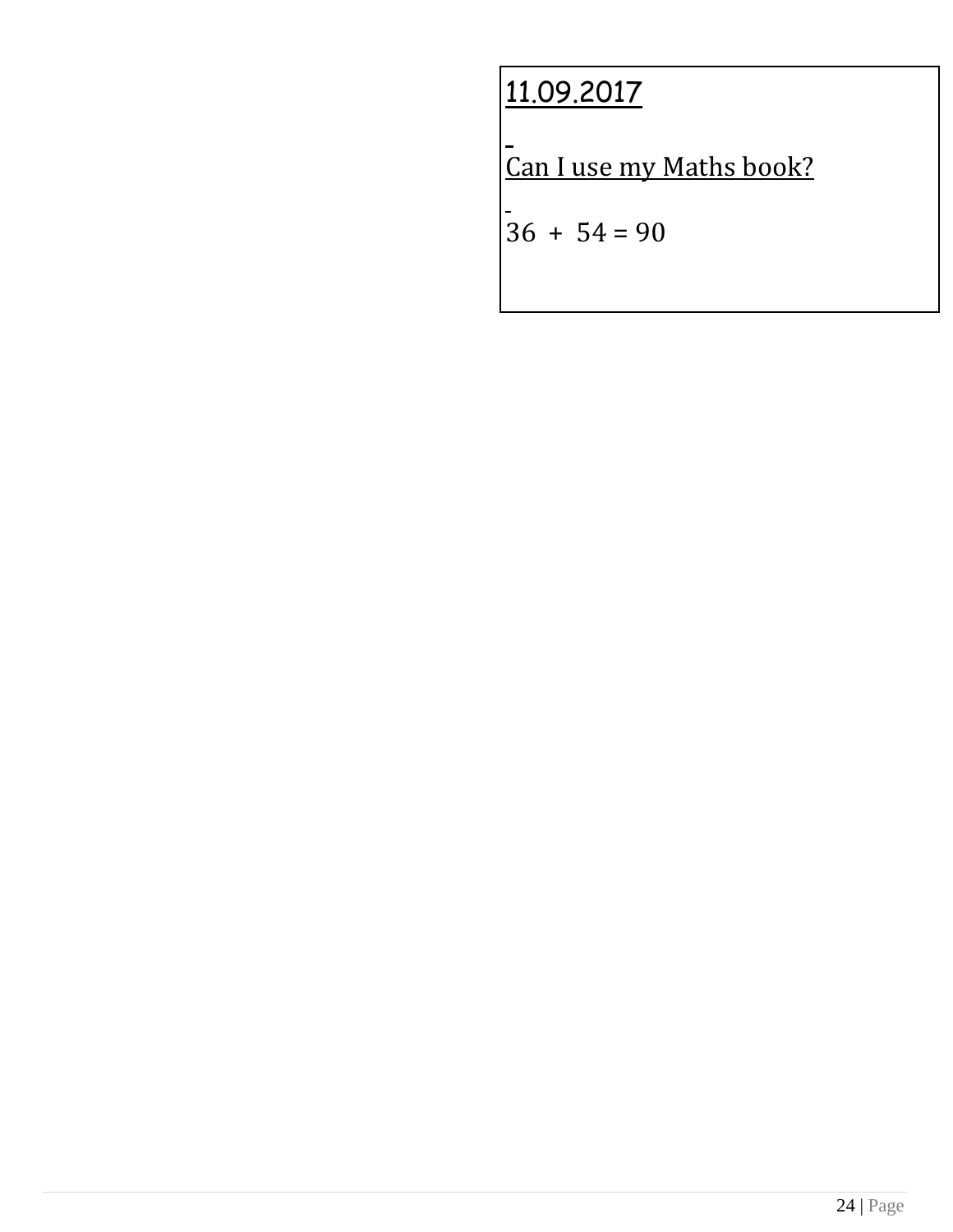# **Appendix 5 -Editing Expectations**

|                |                                                                                     |                                                                                                                                     | <b>Upper KS2</b>                                                                                                                                                                                                                                                                                                                                                                                                                                                                                                                                                   |                                     | <b>Lower KS2</b>                                                                                                                                                                                                                                                                                                                                                                                                                                                                                                                                                                    |                                 | <b>KS1</b>                                                                                                                                                                                                                                                                                                                                                                                                                                                                            |  |
|----------------|-------------------------------------------------------------------------------------|-------------------------------------------------------------------------------------------------------------------------------------|--------------------------------------------------------------------------------------------------------------------------------------------------------------------------------------------------------------------------------------------------------------------------------------------------------------------------------------------------------------------------------------------------------------------------------------------------------------------------------------------------------------------------------------------------------------------|-------------------------------------|-------------------------------------------------------------------------------------------------------------------------------------------------------------------------------------------------------------------------------------------------------------------------------------------------------------------------------------------------------------------------------------------------------------------------------------------------------------------------------------------------------------------------------------------------------------------------------------|---------------------------------|---------------------------------------------------------------------------------------------------------------------------------------------------------------------------------------------------------------------------------------------------------------------------------------------------------------------------------------------------------------------------------------------------------------------------------------------------------------------------------------|--|
| Proofread      | Spelling,<br>grammar,<br>punctuation                                                | Using a green<br>pen, children<br>will insert or<br>correct<br>punctuation<br>and they will<br>correct<br>spellings and<br>grammar. | Children should be<br>$\bullet$<br>independently editing in line<br>with their year group targets<br>using their green pen.<br>This should be modelled<br>regularly by the teacher during<br>shared writing across the<br>curriculum.<br>Children should<br>develop this habit through<br>focused proof reading. They<br>should be skilled in this aspect.<br>When a teacher has<br>identified E1 edits, they should<br>not identify the exact word that<br>needs correcting: children<br>should find that for themselves<br>and correct using their green<br>pen. | $\bullet$<br>it.<br>$\bullet$       | Children should be<br>editing with support in small<br>groups using a green pen.<br>This should be modelled<br>regularly by the teacher using<br>complex speed sound charts<br>and focus spelling/grammar<br>during shared writing across the<br>curriculum.<br>Children should be<br>taught to proof read as an<br>English skill.<br>When a teacher has<br>identified E1 edits, they could<br>identify the exact word that<br>needs correcting by underlining<br>It is an expectation that<br>children should be moving<br>towards independence with this<br>by the end of year 4. |                                 | During Read, Write, Inc.<br>sessions, children should use a<br>coloured pencil to edit<br>punctuation, spelling and<br>grammar within a sentence.<br>E1 editing should be<br>modelled regularly through all<br>writing across the curriculum.<br>Teachers should mark<br>E1 in the margin and underline<br>the words and circle<br>punctuation that needs<br>correcting.<br>By the end of year 2,<br>children should be editing with<br>support in small groups using a<br>green pen. |  |
| <u>Improve</u> | To up-level<br>vocabulary,<br>starters and<br>conjunctions<br>within a<br>sentence. | Using a green<br>pen, children<br>should up-level<br>or insert<br>vocabulary,<br>starters and<br>conjunctions in<br>that sentence.  | Children should be<br>$\bullet$<br>independently up-levelling<br>vocabulary, starters and<br>conjunctions.<br>Again, this should be<br>$\bullet$<br>modelled regularly by the<br>teacher during shared writing<br>sessions across the curriculum.<br>When a teacher has<br>$\bullet$<br>identified E2 edits, they should<br>not identify the exact word that<br>needs up-levelling or where a<br>word should be inserted:<br>children should find that for<br>themselves and up-level using<br>their green pen.                                                    | $\bullet$<br>$\bullet$<br>$\bullet$ | Children should be up-<br>levelling with support in small<br>groups using a green pen.<br>This should be modelled<br>regularly by the teacher using<br>during shared writing across the<br>curriculum.<br>When a teacher has<br>identified E2 edits, they could<br>identify the exact word that<br>needs up-levelling by<br>underlining it or they could use<br>^ to show where a word could<br>be inserted.<br>It is an expectation that<br>children should be moving                                                                                                              | words.<br>$\bullet$<br>writing. | During 'Build a Sentence<br>activities', children should orally<br>up-level sentences by adding<br>adjectives and up-levelling<br>E2 editing needs to be<br>explicitly modelled across the<br>curriculum in all pieces of<br>Teachers should mark<br>E2 in the margin and identify<br>the exact word that needs up-<br>levelling by underlining it or<br>they could use $\wedge$ to show where<br>a word could be inserted.                                                           |  |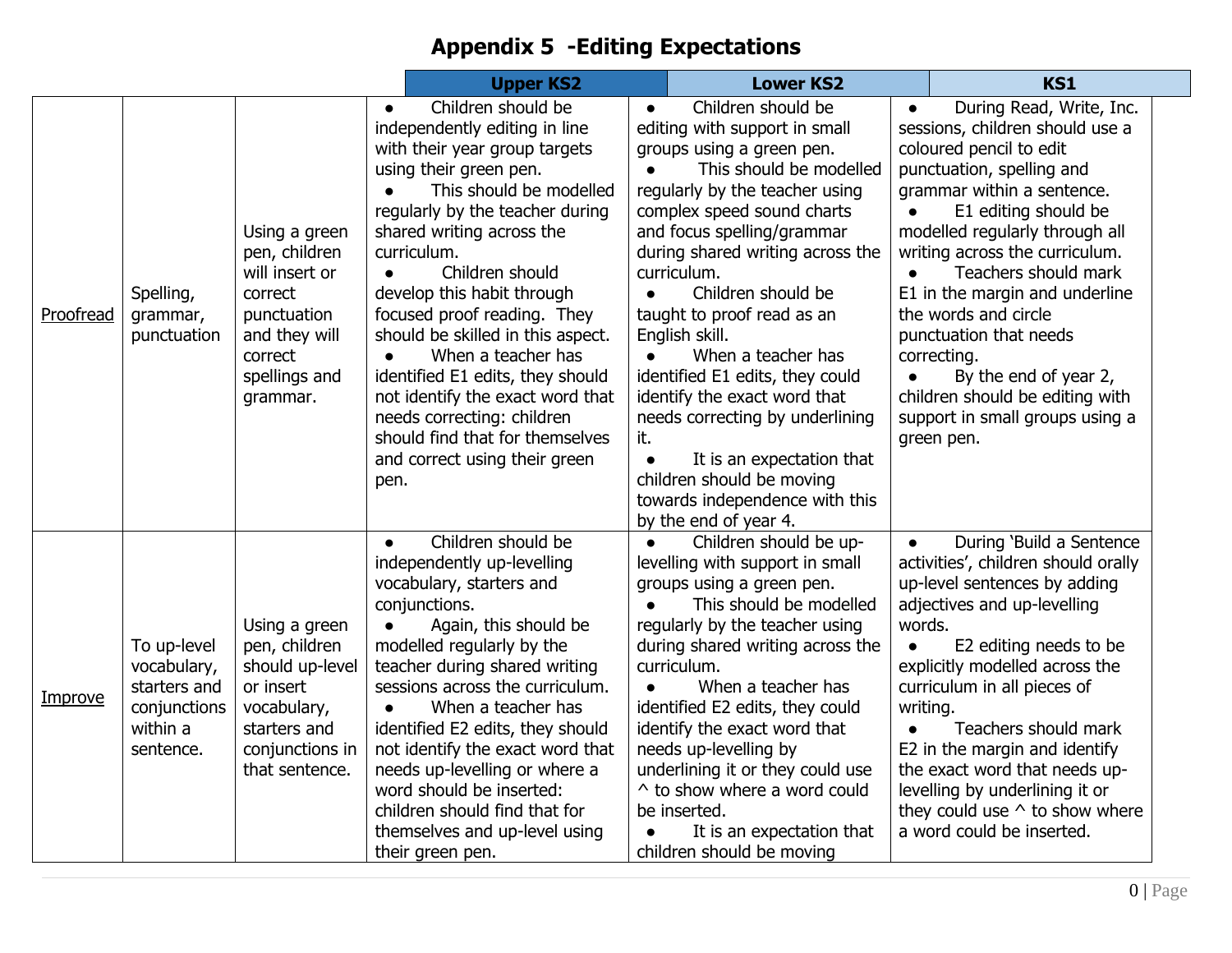|          |              |                |                                  | towards independence with this      | It is an expectation that        |
|----------|--------------|----------------|----------------------------------|-------------------------------------|----------------------------------|
|          |              |                |                                  | by the end of year 4.               | by the end of year 2, children   |
|          |              |                |                                  |                                     | should be up-levelling with      |
|          |              |                |                                  |                                     | support in small groups.         |
| Re-draft | Where a      | Using their    | Children should be               | Children should be re-<br>$\bullet$ | Teachers should identify         |
|          | section of   | handwriting    | independently re-writing         | writing the section from their      | sentences that need to be re-    |
|          | writing does | pen, children  | sections of their work to        | work with support                   | written in this way. These       |
|          | not fit with | should rewrite | improve flow, to make it         | independently or in a small         | sentences should be              |
|          | the rest,    | this section   | grammatically correct or to      | group.                              | highlighted.                     |
|          | does not     | underneath     | make it fit in with the rest of  | Again, this should be               | Sentences should be re-          |
|          | make sense   | the marking.   | the writing.                     | modelled in shared writing          | written underneath marking       |
|          | or does not  | The section    | This should be explicitly        | sessions across the curriculum.     | with support individually or in  |
|          | flow. For    | that has been  | modelled by the teacher          | When a teacher has                  | small groups.                    |
|          | example,     | rewritten      | regularly across the curriculum. | identified E3 editing is needed,    | Re-writing sentences in          |
|          | where a      | should be      | When a teacher has               | the child should be supported       | this way should be modelled      |
|          | child's      | indicated in   | identified an E3 edit, children  | individually or in a small group    | explicitly during shared reading |
|          | writing has  | the writing    | should rewrite the section       | to re-write that section.           | across the curriculum.           |
|          | lost focus,  | with a star.   | below the marking and show       | It is an expectation that           | It is an expectation that        |
|          | purpose or   |                | with a $*$ which section they    | children should be moving           | children are moving towards re-  |
|          | audience.    |                | have re-written.                 | towards independence with this      | writing larger sections by the   |
|          |              |                | They should re-write this        | by the end of year 4.               | end of year 2.                   |
|          |              |                | section independently.           |                                     |                                  |

Examples across different year groups: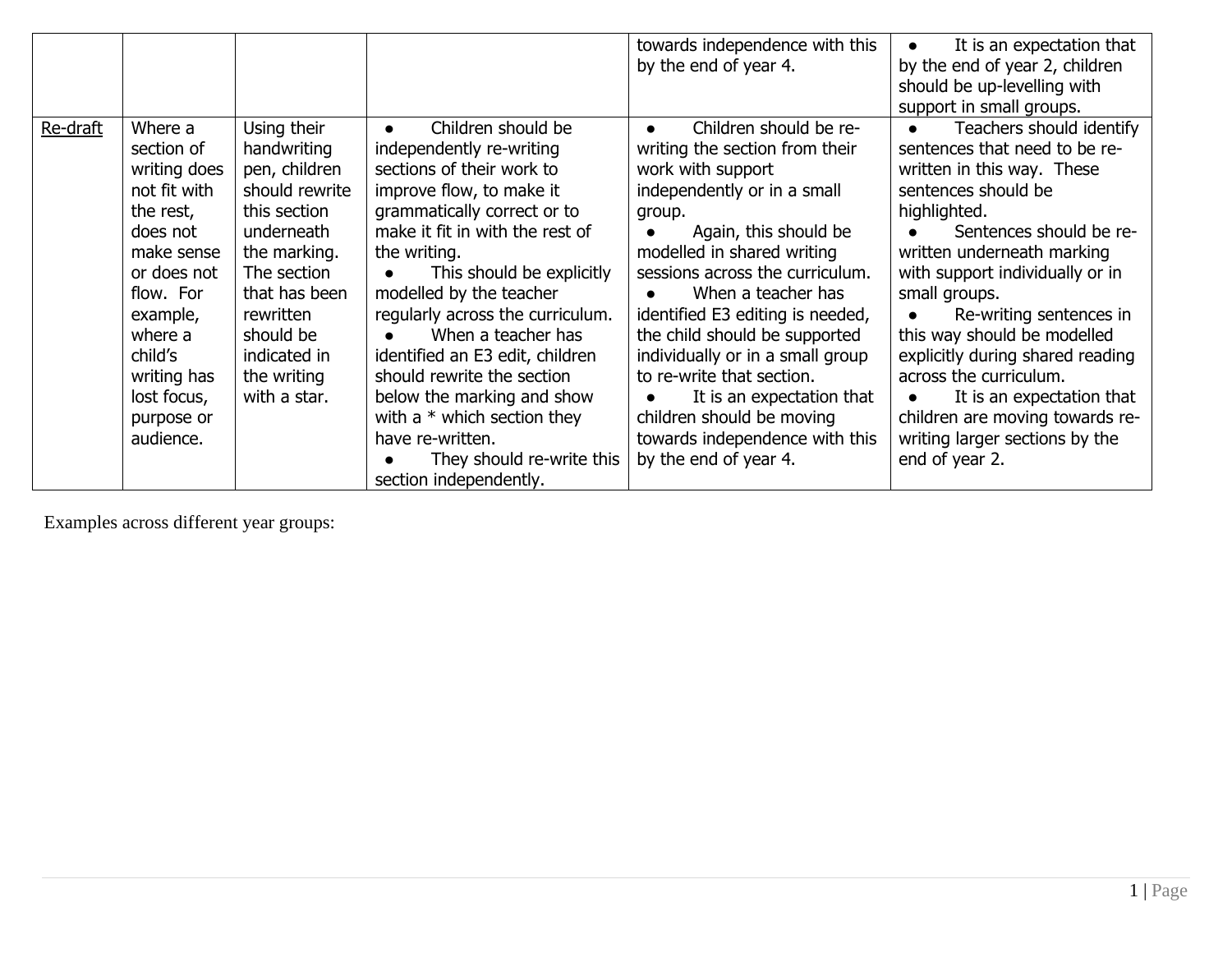### **Appendix 6: Feedback Sheet Examples**

| <b>Appendix 0. I ceupart Succi Litampics</b> | <b>Key Learning Focus</b>                     |                                       | <b>Success/Praise</b>                     |
|----------------------------------------------|-----------------------------------------------|---------------------------------------|-------------------------------------------|
| <b>Genre/Composition</b>                     |                                               |                                       |                                           |
| <b>Grammar</b>                               |                                               |                                       |                                           |
| <b>Spelling</b>                              |                                               |                                       |                                           |
|                                              | <b>Feedback to secure ARE. Misconceptions</b> |                                       | Feedback to promote accelerated progress. |
|                                              |                                               |                                       |                                           |
|                                              | <b>Strategies to Apply in Lesson(s)</b>       |                                       | <b>Common Errors/Proof Reading Points</b> |
|                                              |                                               |                                       |                                           |
| <b>Individual notes</b>                      |                                               | Links to prior learning/other lessons |                                           |
|                                              |                                               |                                       |                                           |